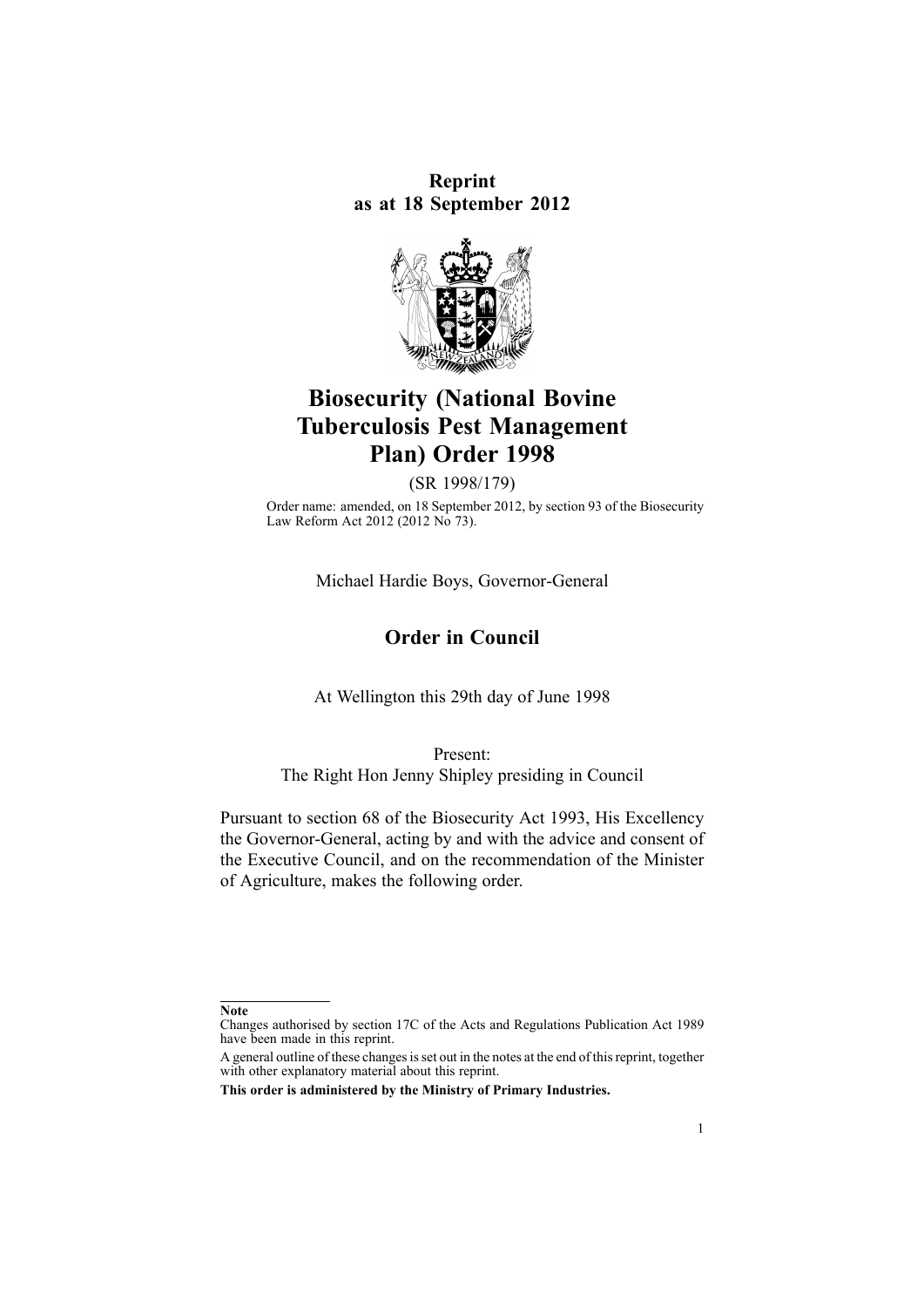### **Contents**

|                |                                                                                        | Page           |
|----------------|----------------------------------------------------------------------------------------|----------------|
| 1              | Title and commencement                                                                 | 3              |
| $\overline{2}$ | Interpretation                                                                         | 3              |
| 3              | National Bovine Tuberculosis Pest Management Plan                                      | 6              |
| $\overline{4}$ | Pest                                                                                   | 6              |
| 5              | Objectives of plan                                                                     | 6              |
| 5A             | Principal measures to implement plan                                                   | $\overline{7}$ |
| 6              | Management agency                                                                      | $\overline{7}$ |
| 7              | Term of plan                                                                           | 8              |
| 8              | Powers used to implement the plan                                                      | 8              |
| 9              | Plan rules                                                                             | 8              |
| 10             | Obligation to notify Board of place where herd is kept                                 | 9              |
| 11             | Obligation to provide facilities and assistance for restraint<br>of animals            | 9              |
| 12             | Identification of animals with bovine tuberculosis                                     | 9              |
| 12A            | Identification of cattle and deer for testing                                          | 10             |
| 12B            | Declarations                                                                           | 10             |
| 12C            | Form and content of declarations                                                       | 11             |
| 12D            | Retention of declarations                                                              | 13             |
| 12E            | <b>Sales</b>                                                                           | 13             |
| 12F            | Meaning of movement                                                                    | 14             |
| 13             | Restrictions on testing and treatment of animals                                       | 14             |
| 14             | Obligation of veterinarians and other persons to submit<br>specimens for investigation | 15             |
| 14A            | Obligation of persons performing ante- and post-mortem                                 | 16             |
|                | examinations to submit specimens for investigation                                     |                |
| 14B            | Obligation of persons in charge of verifying compliance                                | 17             |
|                | with ante- and post-mortem examination procedures                                      |                |
| 15             | Obligation of laboratories to provide results                                          | 18             |
| 15A            | Obligation of operator of commercial slaughter premises                                | 18             |
| 16             | Obligation to supply information                                                       | 19             |
| 17             | Obligation to report suspected presence of bovine                                      | 21             |
|                | tuberculosis to Board                                                                  |                |
| 17A            | Release of pigs into wild state                                                        | 21             |
| 18             | Compensation                                                                           | 22             |
| 19             | Funding of plans                                                                       | 22             |
| 20             | Application of funds                                                                   | 23             |
| 21             | Actions that may be taken by local authorities                                         | 24             |
|                |                                                                                        |                |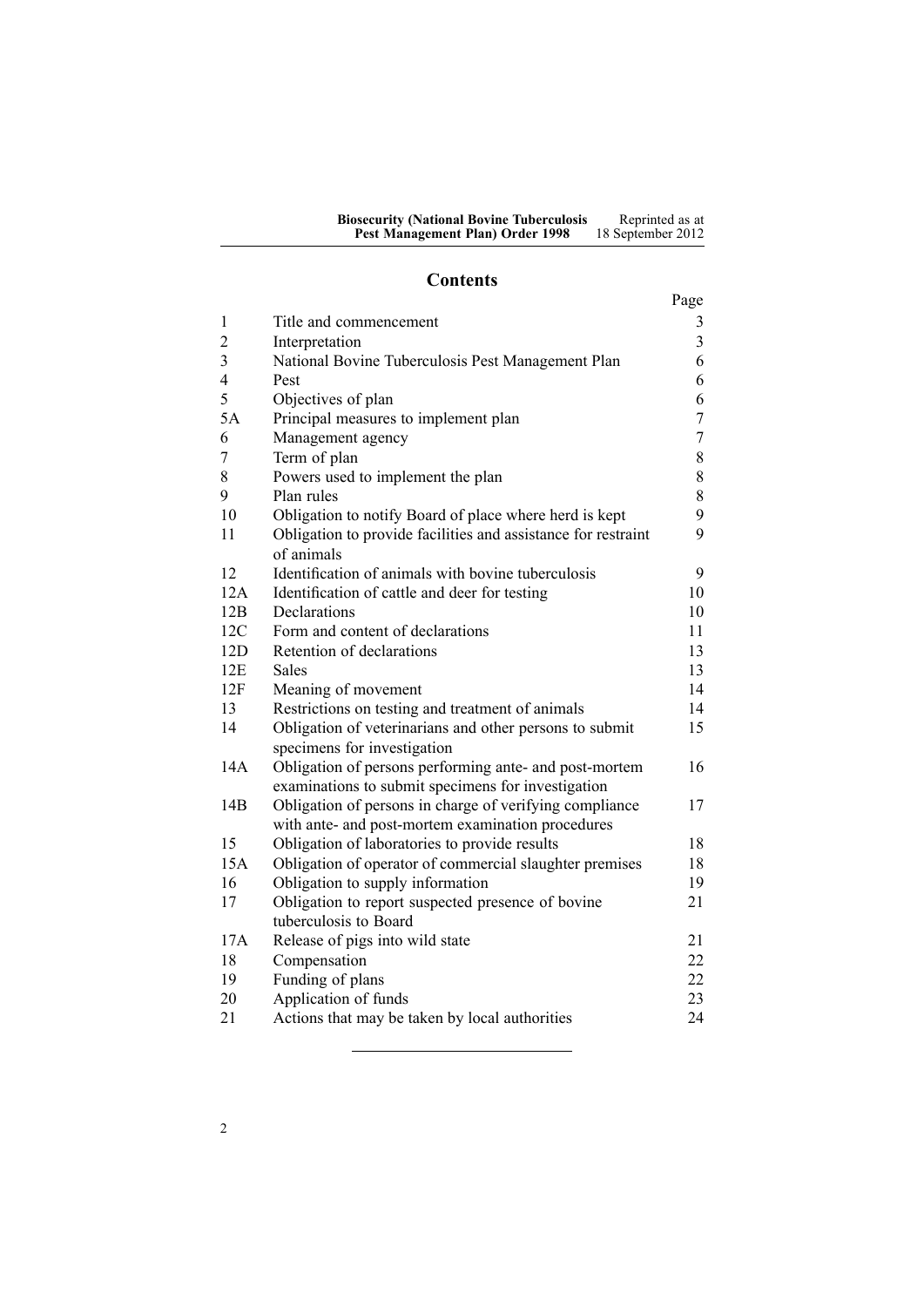### **Order**

### <span id="page-2-0"></span>**1 Title and commencement**

- (1) This order may be cited as the Biosecurity (National Bovine Tuberculosis Pest Management Plan) Order 1998.
- (2) This order comes into force on 1 July 1998. Clause 1(1): amended, on 18 September 2012, by [section](http://www.legislation.govt.nz/pdflink.aspx?id=DLM3388552) 93 of the Biosecurity Law Reform Act 2012 (2012 No 73).

### **2 Interpretation**

(1) In this order, unless the context otherwise requires, **accredited person** means <sup>a</sup> person accredited under [section](http://www.legislation.govt.nz/pdflink.aspx?id=DLM316059) [103\(7\)](http://www.legislation.govt.nz/pdflink.aspx?id=DLM316059) of the Act

**Act** means the [Biosecurity](http://www.legislation.govt.nz/pdflink.aspx?id=DLM314622) Act 1993

### **approved**,—

- (a) in relation to <sup>a</sup> test for bovine tuberculosis, means approved by <sup>a</sup> chief technical officer:
- (b) in relation to <sup>a</sup> diagnostic laboratory, means approved by <sup>a</sup> chief technical officer

**authorised person** means <sup>a</sup> person, appointed under [section](http://www.legislation.govt.nz/pdflink.aspx?id=DLM316059) [103\(1\)\(b\)](http://www.legislation.govt.nz/pdflink.aspx?id=DLM316059) of the Act for the purposes of the plan

**Board** means the Animal Health Board (Incorporated)

**breakdown** means changing <sup>a</sup> herd's status from uninfected herd to infected herd

**cattle** means any animal of the family Bovidae, subfamily Bovinae

**chief technical officer** means <sup>a</sup> chief technical officer appointed under section [101\(1\)](http://www.legislation.govt.nz/pdflink.aspx?id=DLM316050) of the Act

**common costs** means the administrative costs of the plan; and includes costs of information, education, research and development, and advice and assistance in relation to bovine tuberculosis

**disease control** means any action taken for the purpose of—

- (a) identifying and monitoring the distribution of bovine tuberculosis in domesticated animals or farmed animals; or
- (b) preventing the spread of bovine tuberculosis between domesticated animals or farmed animals; or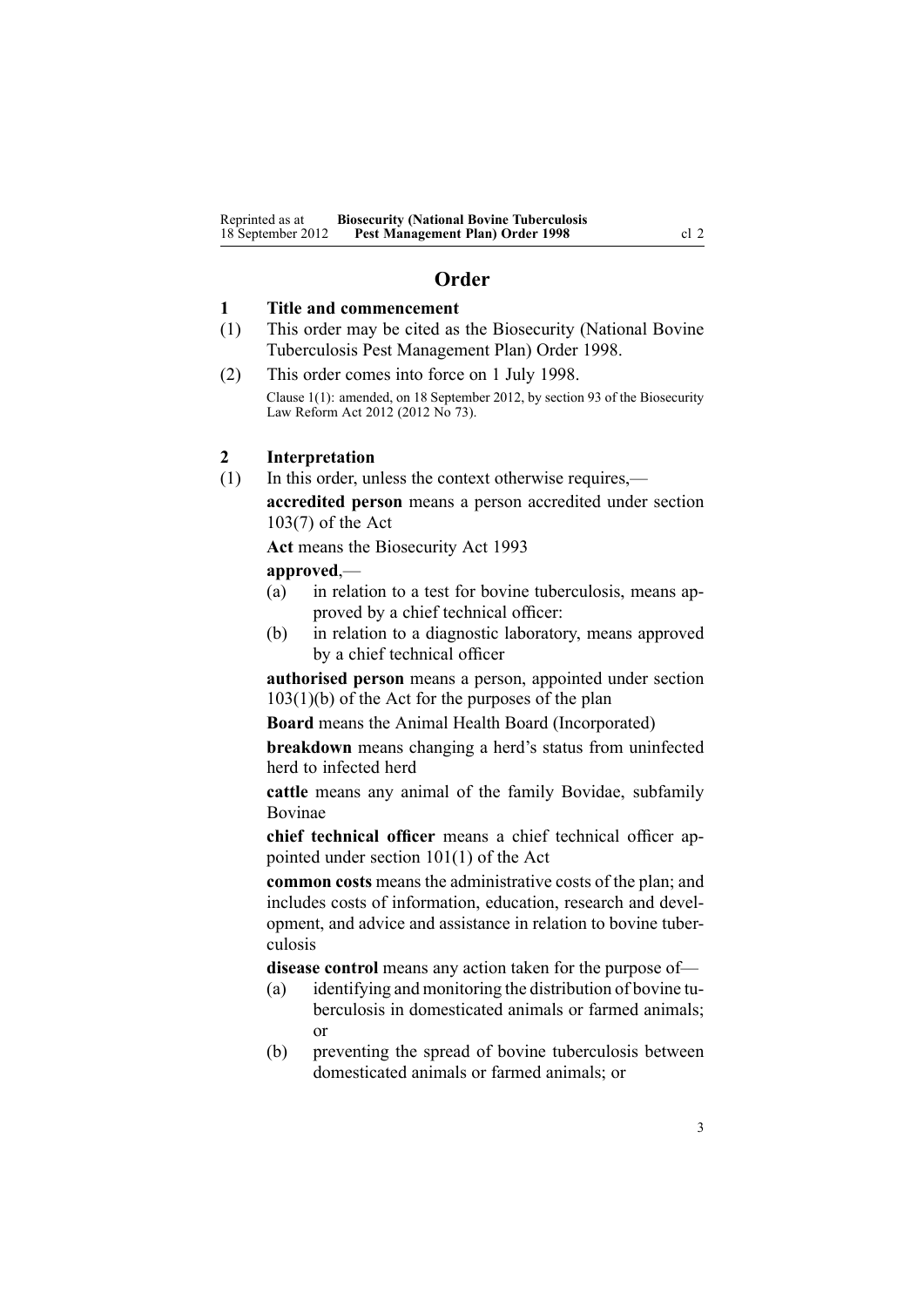(c) eradicating bovine tuberculosis from domesticated animals or farmed animals

**herd** means <sup>a</sup> group of cattle or deer, or cattle and deer that is—

(a) managed as 1 unit; or

(b) kept within the same enclosure or behind the same fence **herd of origin** means the herd with which <sup>a</sup> cattle beast or <sup>a</sup> deer is, for the time being, grazing

**identification system** has the meaning given to it in the [Bio](http://www.legislation.govt.nz/pdflink.aspx?id=DLM284288)security (Animal Identification Systems) [Regulations](http://www.legislation.govt.nz/pdflink.aspx?id=DLM284288) 1999

**infected herd** means <sup>a</sup> herd that includes, or has included, 1 or more animals—

- (a) that has reacted positively to an approved test for bovine tuberculosis; or
- (b) that exhibits gross bovine tuberculosis lesions; or
- (c) from which <sup>a</sup> tissue specimen has been taken, and histopathology or <sup>a</sup> culture analysis based on that tissue demonstrates the presence of bovine tuberculosis;—

and, in respec<sup>t</sup> of that herd, the information available from the subsequent testing or the subsequent inspection of carcasses of animals is not sufficient to exclude the likelihood that bovine tuberculosis remains in animals within the herd

**person in charge**, in relation to an animal, includes <sup>a</sup> person who hasthe animal in his or her possession or custody, or under his or her care, control, or supervision

**plan** means the National Bovine Tuberculosis Pest Management Plan made by this order

**test** means <sup>a</sup> procedure to establish the presence or absence of bovine tuberculosis, carried out on—

- (a) any animal; or
- (b) any blood or serum sample taken from any animal; or
- (c) any tissue sample taken from any animal

**tuberculosis vector free area** means an area classified by the Board as an area where vectors are not present, or if presen<sup>t</sup> do not have the potential to infect herds

**tuberculosis vector risk area** means an area classified by the Board as an area where vectors are presen<sup>t</sup> and have the potential to infect herds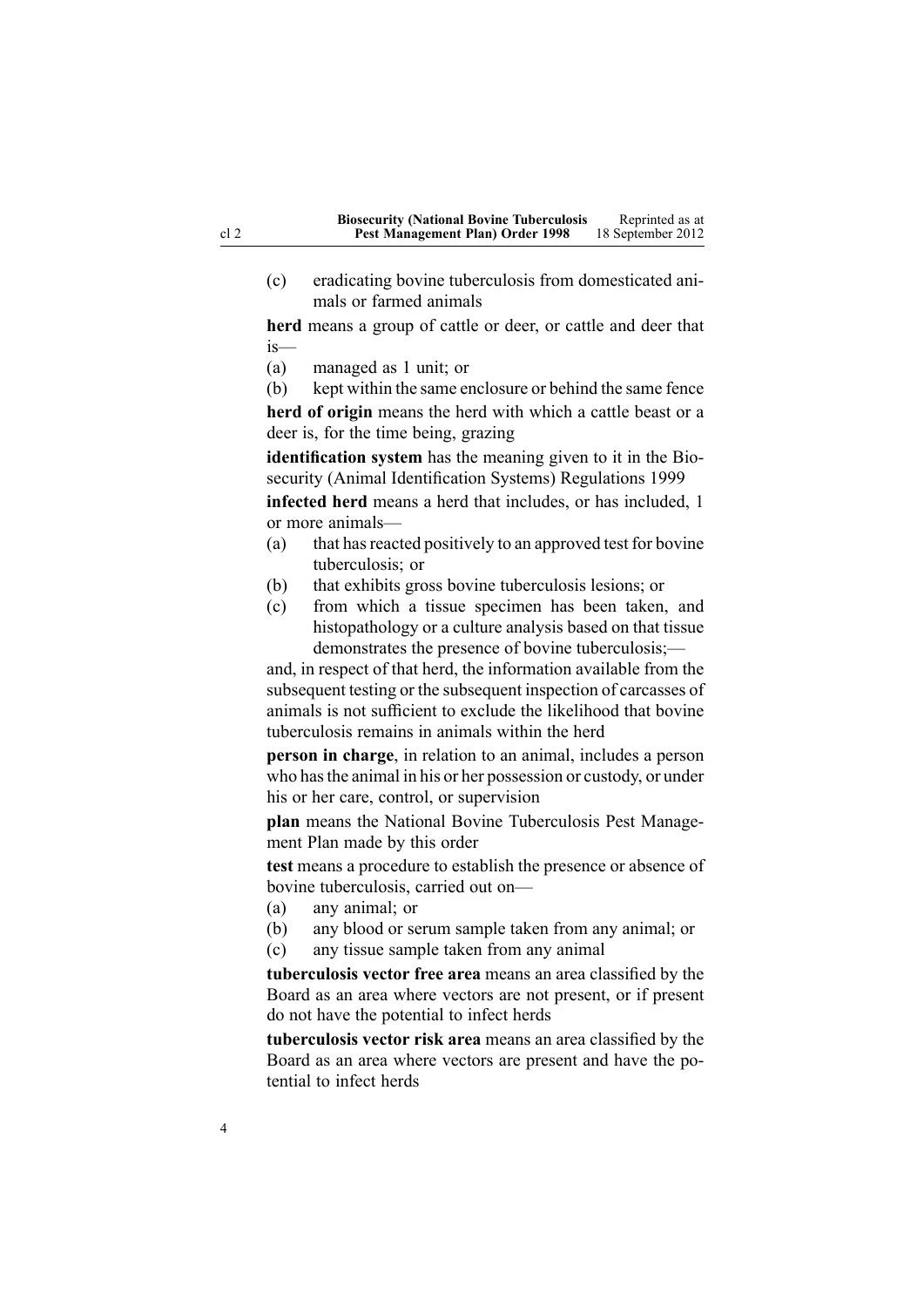**vector** means an animal that is not kept within an enclosure or behind <sup>a</sup> fence and that is known or suspected by the Board to be capable of harbouring the pes<sup>t</sup>

**vector control** means any action taken for the purpose of—

- (a) preventing the spread of bovine tuberculosis between vectors; or
- (b) preventing the spread of bovine tuberculosis from vectors to domesticated or farmed animals; or
- (c) eradicating bovine tuberculosis from vectors

**veterinarian** means <sup>a</sup> person registered as <sup>a</sup> veterinarian or <sup>a</sup> specialist under the [Veterinarians](http://www.legislation.govt.nz/pdflink.aspx?id=DLM363858) Act 2005.

(2) Unless the context otherwise requires, terms and expressions that are not defined in this order but that are defined in the Act have the same meaning as in the Act.

Clause 2(1) **authorised person**: amended, on 18 September 2012, by [section](http://www.legislation.govt.nz/pdflink.aspx?id=DLM3388552) [93](http://www.legislation.govt.nz/pdflink.aspx?id=DLM3388552) of the Biosecurity Law Reform Act 2012 (2012 No 73).

Clause 2(1) **breakdown**: inserted, on 30 September 2004, by [clause](http://www.legislation.govt.nz/pdflink.aspx?id=DLM283061) 3(1) of the Biosecurity (National Bovine Tuberculosis Pest Management Strategy) Amendment Order 2004 (SR 2004/271).

Clause 2(1) **cattle**: amended, on 26 May 2011, by [clause](http://www.legislation.govt.nz/pdflink.aspx?id=DLM3696907) 4 of the Biosecurity (National Bovine Tuberculosis Pest Management Strategy) Amendment Order (No 2) 2011 (SR 2011/151).

Clause 2(1) **common costs**: amended, on 18 September 2012, by [section](http://www.legislation.govt.nz/pdflink.aspx?id=DLM3388552) 93 of the Biosecurity Law Reform Act 2012 (2012 No 73).

Clause 2(1) **herd**: substituted, on 30 September 2004, by [clause](http://www.legislation.govt.nz/pdflink.aspx?id=DLM283061) 3(2) of the Biosecurity (National Bovine Tuberculosis Pest Management Strategy) Amendment Order 2004 (SR 2004/271).

Clause 2(1) **herd of origin**: inserted, on 30 September 2004, by [clause](http://www.legislation.govt.nz/pdflink.aspx?id=DLM283061) 3(2) of the Biosecurity (National Bovine Tuberculosis Pest Management Strategy) Amendment Order 2004 (SR 2004/271).

Clause 2(1) **identification system**: inserted, on 1 July 2011, by [clause](http://www.legislation.govt.nz/pdflink.aspx?id=DLM3765120) 4 of the Biosecurity (National Bovine Tuberculosis Pest Management Strategy) Amendment Order 2011 (SR 2011/150).

Clause 2(1) **person in charge**: inserted, on 30 September 2004, by [clause](http://www.legislation.govt.nz/pdflink.aspx?id=DLM283061) 3(3) of the Biosecurity (National Bovine Tuberculosis Pest Management Strategy) Amendment Order 2004 (SR 2004/271).

Clause 2(1) **plan**: inserted, on 18 September 2012, by [section](http://www.legislation.govt.nz/pdflink.aspx?id=DLM3388552) 93 of the Biosecurity Law Reform Act 2012 (2012 No 73).

Clause 2(1) **strategy**: revoked, on 18 September 2012, by [section](http://www.legislation.govt.nz/pdflink.aspx?id=DLM3388552) 93 of the Biosecurity Law Reform Act 2012 (2012 No 73).

Clause 2(1) **test**: inserted, on 30 September 2004, by [clause](http://www.legislation.govt.nz/pdflink.aspx?id=DLM283061) 3(4) of the Biosecurity (National Bovine Tuberculosis Pest Management Strategy) Amendment Order 2004 (SR 2004/271).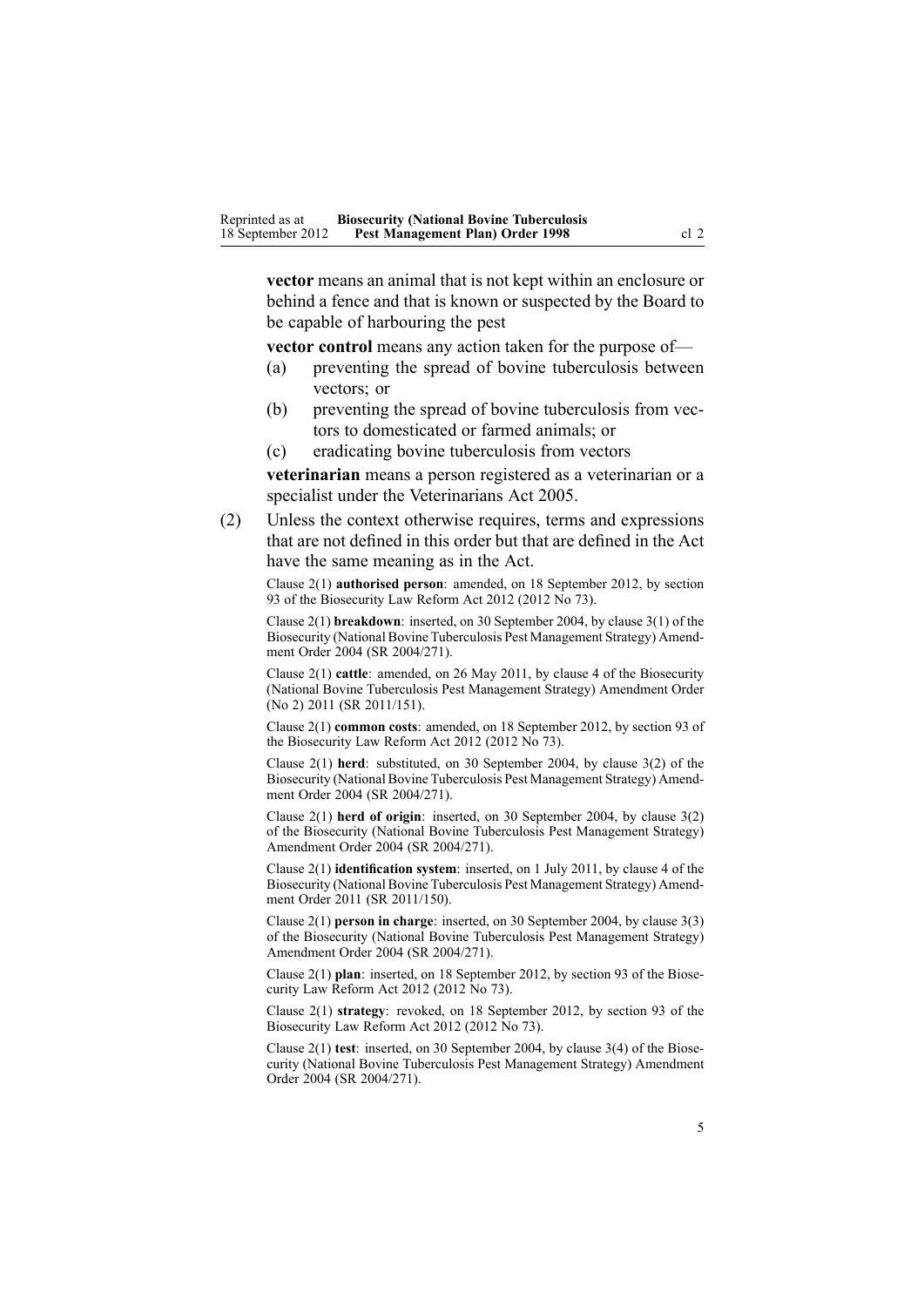<span id="page-5-0"></span>Clause 2(1) **veterinarian**: amended, on 22 December 2005, by [section](http://www.legislation.govt.nz/pdflink.aspx?id=DLM364675) 105 of the Veterinarians Act 2005 (2005 No 126).

# **3 National Bovine Tuberculosis Pest Management Plan** This order makes the National Bovine Tuberculosis Pest Man-

agemen<sup>t</sup> Plan.

Clause 3 heading: amended, on 18 September 2012, by [section](http://www.legislation.govt.nz/pdflink.aspx?id=DLM3388552) 93 of the Biosecurity Law Reform Act 2012 (2012 No 73).

Clause 3: amended, on 18 September 2012, by [section](http://www.legislation.govt.nz/pdflink.aspx?id=DLM3388552) 93 of the Biosecurity Law Reform Act 2012 (2012 No 73).

### **4 Pest**

The organism *Mycobacterium bovis*, the cause of the disease of bovine tuberculosis, isthe pes<sup>t</sup> to be managed in accordance with the plan.

Clause 4: amended, on 18 September 2012, by [section](http://www.legislation.govt.nz/pdflink.aspx?id=DLM3388552) 93 of the Biosecurity Law Reform Act 2012 (2012 No 73).

### **5 Objectives of plan**

- (1) The plan's primary objective is to establish the feasibility of eradicating endemic bovine tuberculosis from vectors across <sup>a</sup> representative range of New Zealand terrains by achieving the following during the plan's term:
	- (a) the eradication of bovine tuberculosis from vectors over at least 2.5 million hectares of tuberculosis vector risk areas, including 2 extensive forest areas representing relatively difficult operational terrain:
	- (b) continued freedom from the infection of vectors with bovine tuberculosis in areas where bovine tuberculosis is considered to have been eradicated from vectors:
	- (c) eradication of, and continued freedom from, bovine tuberculosis enabling the classification of the areas described in paragraphs (a) and (b) as tuberculosis vector free areas:
	- (d) the prevention of bovine tuberculosis being established in possums in tuberculosis vector free areas.
- (2) The plan's secondary objective, to be achieved while achieving the primary objective, is to keep at the lowest possible level, and at no greater than 0.4% throughout the term of the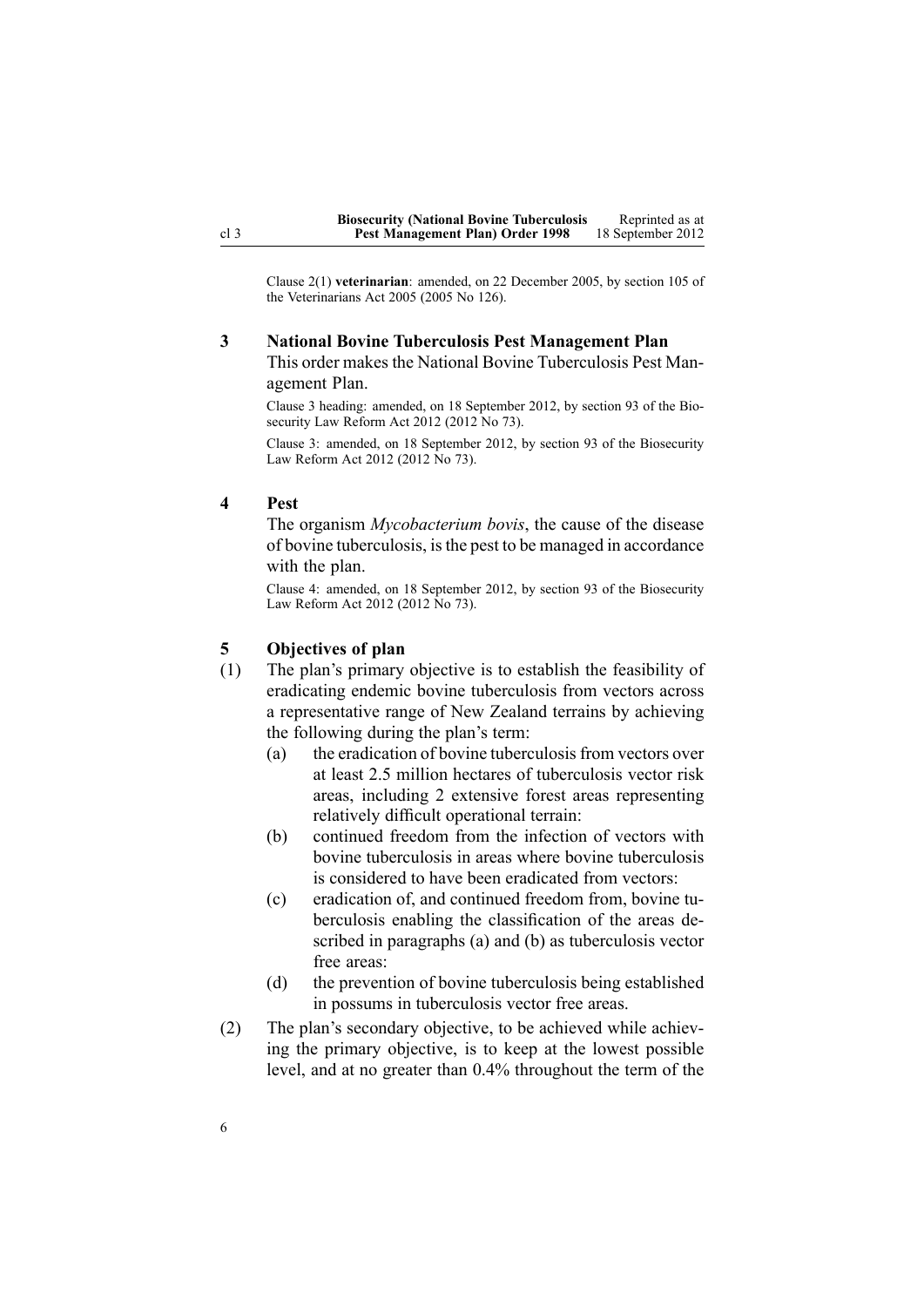<span id="page-6-0"></span>plan, the national annual bovine tuberculosis infected herd period prevalence calculated as follows:

- (a) add the number of infected herds at the start of <sup>a</sup> financial year to the number of infected herds coming to notice during the financial year; and
- (b) divide the sum by the total number of herds; and
- (c) express the quotient as <sup>a</sup> percentage.

Clause 5: substituted, on 1 July 2011, by [clause](http://www.legislation.govt.nz/pdflink.aspx?id=DLM3765124) 5 of the Biosecurity (National Bovine Tuberculosis Pest Management Strategy) Amendment Order 2011 (SR 2011/150).

Clause 5 heading: amended, on 18 September 2012, by [section](http://www.legislation.govt.nz/pdflink.aspx?id=DLM3388552) 93 of the Biosecurity Law Reform Act 2012 (2012 No 73).

Clause 5(1): amended, on 18 September 2012, by [section](http://www.legislation.govt.nz/pdflink.aspx?id=DLM3388552) 93 of the Biosecurity Law Reform Act 2012 (2012 No 73).

Clause 5(2): amended, on 18 September 2012, by [section](http://www.legislation.govt.nz/pdflink.aspx?id=DLM3388552) 93 of the Biosecurity Law Reform Act 2012 (2012 No 73).

#### **5A Principal measures to implement plan**

The principal measures to be taken to implement the plan are—

- (a) the detection of bovine tuberculosis by testing herds and vectors for bovine tuberculosis:
- (b) the slaughter of domestic animals suspected of being infected with bovine tuberculosis:
- (c) the managemen<sup>t</sup> of vector populations in tuberculosis vector risk areas and in buffer control zones associated with those areas:
- (d) the controls on the movement of cattle and deer.

Clause 5A: inserted, on 30 September 2004, by [clause](http://www.legislation.govt.nz/pdflink.aspx?id=DLM283074) 5 of the Biosecurity (National Bovine Tuberculosis Pest Management Strategy) Amendment Order 2004 (SR 2004/271).

Clause 5A heading: amended, on 18 September 2012, by [section](http://www.legislation.govt.nz/pdflink.aspx?id=DLM3388552) 93 of the Biosecurity Law Reform Act 2012 (2012 No 73).

Clause 5A: amended, on 18 September 2012, by [section](http://www.legislation.govt.nz/pdflink.aspx?id=DLM3388552) 93 of the Biosecurity Law Reform Act 2012 (2012 No 73).

#### **6 Management agency**

The managemen<sup>t</sup> agency responsible for implementing the plan is the Animal Health Board (Incorporated).

Clause 6: amended, on 18 September 2012, by [section](http://www.legislation.govt.nz/pdflink.aspx?id=DLM3388552) 93 of the Biosecurity Law Reform Act 2012 (2012 No 73).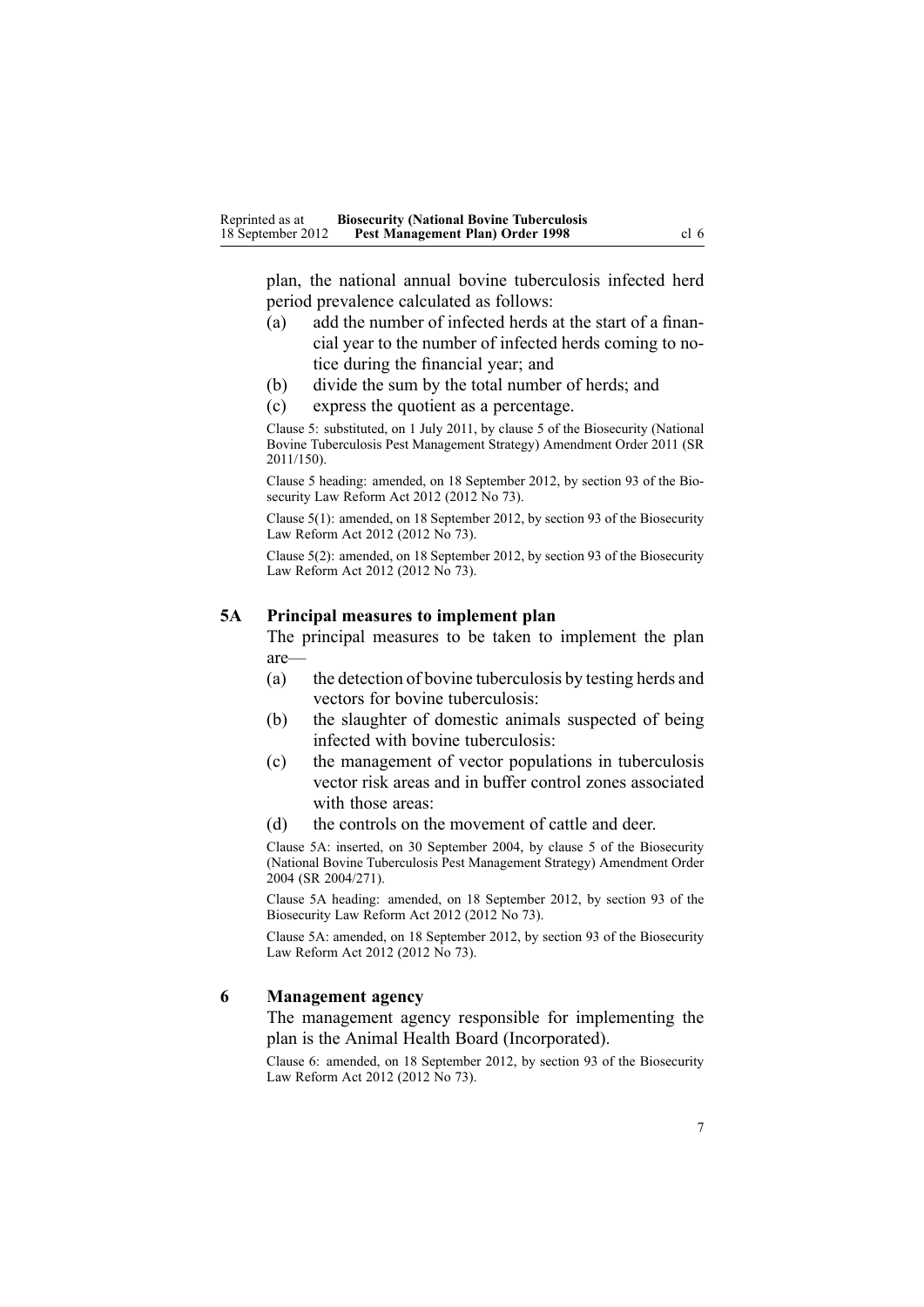# **7 Term of plan**

The plan remains in force until 30 June 2026.

Clause 7: substituted, on 30 September 2004, by [clause](http://www.legislation.govt.nz/pdflink.aspx?id=DLM283076) 6 of the Biosecurity (National Bovine Tuberculosis Pest Management Strategy) Amendment Order 2004 (SR 2004/271).

Clause 7 heading: amended, on 18 September 2012, by [section](http://www.legislation.govt.nz/pdflink.aspx?id=DLM3388552) 93 of the Biosecurity Law Reform Act 2012 (2012 No 73).

Clause 7: amended, on 18 September 2012, by [section](http://www.legislation.govt.nz/pdflink.aspx?id=DLM3388552) 93 of the Biosecurity Law Reform Act 2012 (2012 No 73).

Clause 7: amended, on 1 July 2011, by [clause](http://www.legislation.govt.nz/pdflink.aspx?id=DLM3765125) 6 of the Biosecurity (National Bovine Tuberculosis Pest Management Strategy) Amendment Order 2011 (SR 2011/150).

#### **8 Powers used to implement the plan**

- (1) The powers conferred on an authorised person by [sections](http://www.legislation.govt.nz/pdflink.aspx?id=DLM316077) 106, [109](http://www.legislation.govt.nz/pdflink.aspx?id=DLM316083), [111](http://www.legislation.govt.nz/pdflink.aspx?id=DLM316300), [113](http://www.legislation.govt.nz/pdflink.aspx?id=DLM316306), [114](http://www.legislation.govt.nz/pdflink.aspx?id=DLM316307), [118](http://www.legislation.govt.nz/pdflink.aspx?id=DLM316318), [119](http://www.legislation.govt.nz/pdflink.aspx?id=DLM316319), [121](http://www.legislation.govt.nz/pdflink.aspx?id=DLM316321), [121A](http://www.legislation.govt.nz/pdflink.aspx?id=DLM316325), [122](http://www.legislation.govt.nz/pdflink.aspx?id=DLM316331), [123](http://www.legislation.govt.nz/pdflink.aspx?id=DLM316333), and [130](http://www.legislation.govt.nz/pdflink.aspx?id=DLM316351) of the Act may be used by an authorised person, appointed for the purposes of the plan, to implement the plan.
- (2) The powers conferred on <sup>a</sup> managemen<sup>t</sup> agency by [sections](http://www.legislation.govt.nz/pdflink.aspx?id=DLM316345) [128](http://www.legislation.govt.nz/pdflink.aspx?id=DLM316345) and [131](http://www.legislation.govt.nz/pdflink.aspx?id=DLM316356) of the Act may be used by the managemen<sup>t</sup> agency to implement the plan.
- (3) The power in [section](http://www.legislation.govt.nz/pdflink.aspx?id=DLM316309) 114A of the Act may be used to implement the plan.

Clause 8 heading: amended, on 18 September 2012, by [section](http://www.legislation.govt.nz/pdflink.aspx?id=DLM3388552) 93 of the Biosecurity Law Reform Act 2012 (2012 No 73).

Clause 8(1): amended, on 18 September 2012, by [section](http://www.legislation.govt.nz/pdflink.aspx?id=DLM3388552) 93 of the Biosecurity Law Reform Act 2012 (2012 No 73).

Clause 8(1): amended, on 30 September 2004, by [clause](http://www.legislation.govt.nz/pdflink.aspx?id=DLM283078) 7 of the Biosecurity (National Bovine Tuberculosis Pest Management Strategy) Amendment Order 2004 (SR 2004/271).

Clause 8(2): amended, on 18 September 2012, by [section](http://www.legislation.govt.nz/pdflink.aspx?id=DLM3388552) 93 of the Biosecurity Law Reform Act 2012 (2012 No 73).

Clause 8(3): amended, on 18 September 2012, by [section](http://www.legislation.govt.nz/pdflink.aspx?id=DLM3388552) 93 of the Biosecurity Law Reform Act 2012 (2012 No 73).

#### **9 Plan rules**

[Clauses](#page-8-0) 10 to 17A contain the plan rules.

Clause 9: substituted, on 30 September 2004, by [clause](http://www.legislation.govt.nz/pdflink.aspx?id=DLM283079) 8 of the Biosecurity (National Bovine Tuberculosis Pest Management Strategy) Amendment Order 2004 (SR 2004/271).

Clause 9 heading: amended, on 18 September 2012, by [section](http://www.legislation.govt.nz/pdflink.aspx?id=DLM3388552) 93 of the Biosecurity Law Reform Act 2012 (2012 No 73).

<span id="page-7-0"></span>cl 7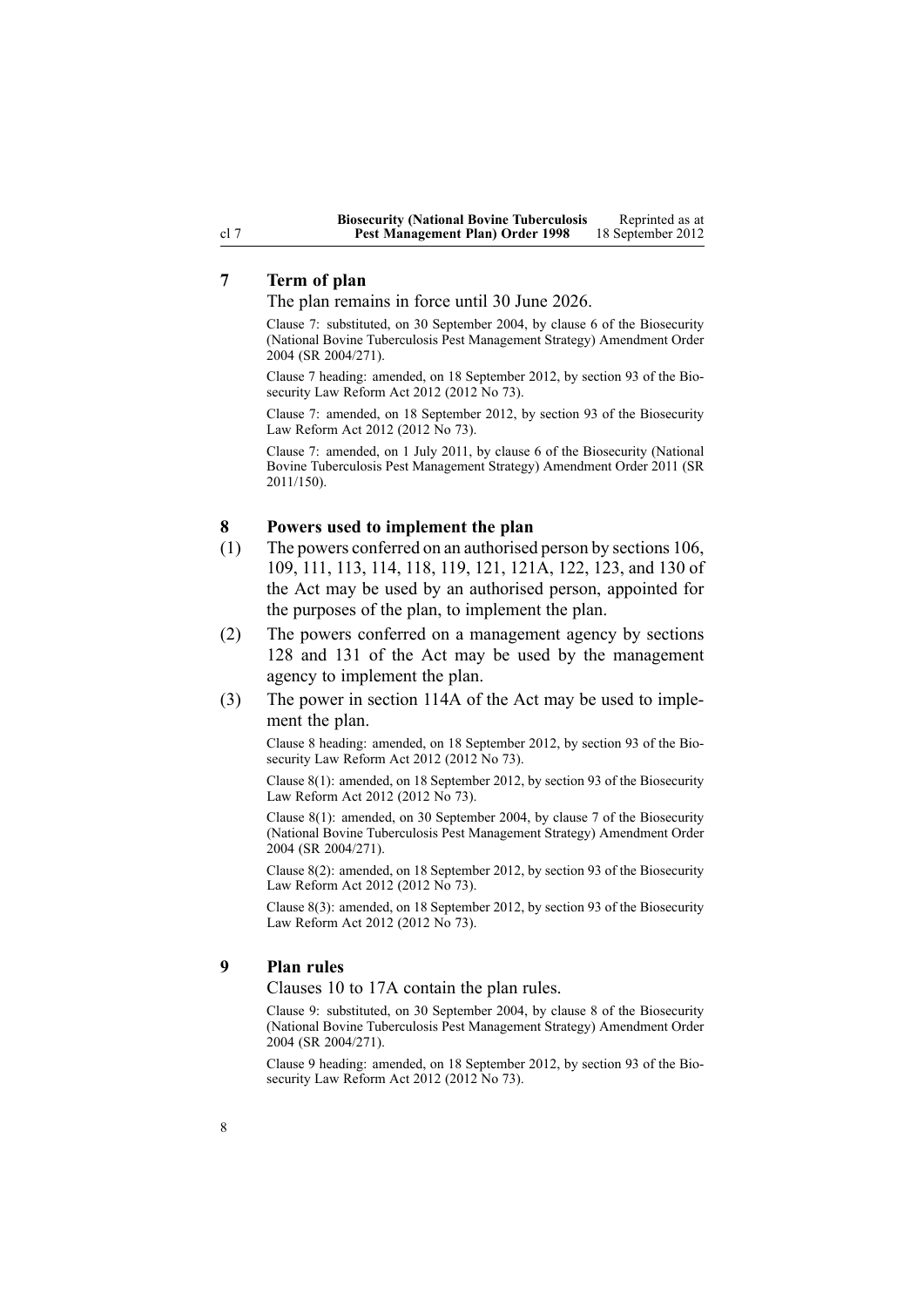<span id="page-8-0"></span>Clause 9: amended, on 18 September 2012, by [section](http://www.legislation.govt.nz/pdflink.aspx?id=DLM3388552) 93 of the Biosecurity Law Reform Act 2012 (2012 No 73).

### **10 Obligation to notify Board of place where herd is kept**

- (1) Every person who owns or is in charge of <sup>a</sup> herd must notify the Board or an authorised person of the place where the herd is, for the time being, kept.
- (2) A breach of this rule is an offence under section [154N\(18\)](http://www.legislation.govt.nz/pdflink.aspx?id=DLM4759461) of the Act.

Clause 10(2): amended, on 18 September 2012, by [section](http://www.legislation.govt.nz/pdflink.aspx?id=DLM3388552) 93 of the Biosecurity Law Reform Act 2012 (2012 No 73).

### **11 Obligation to provide facilities and assistance for restraint of animals**

- $(1)$  Every person who owns or is in charge of a herd that is required to be tested for the presence or absence of bovine tuberculosis, must provide sufficient facilities and assistance for holding, handling, and restraint of the cattle or deer to enable the tests to be safely carried out and identification to be safely applied in accordance with clause 12.
- (2) A breach of this rule is an offence under section [154N\(18\)](http://www.legislation.govt.nz/pdflink.aspx?id=DLM4759461) of the Act.

Clause 11(2): amended, on 18 September 2012, by [section](http://www.legislation.govt.nz/pdflink.aspx?id=DLM3388552) 93 of the Biosecurity Law Reform Act 2012 (2012 No 73).

### **12 Identification of animals with bovine tuberculosis**

- (1) If an animal has tested positive for bovine tuberculosis, or is to be moved from an infected herd, an ear tag or other identification may be applied to the animal.
- (2) Only an inspector, authorised person, or accredited person may remove, alter, or deface an ear tag or other identification applied in accordance with subclause (1), unless—
	- (a) an inspector or authorised person has given written permission for another person to do so; or
	- (b) an accredited person has given written confirmation that the animal has tested negative for bovine tuberculosis.
- (3) A breach of this rule is an offence under section [154N\(18\)](http://www.legislation.govt.nz/pdflink.aspx?id=DLM4759461) of the Act.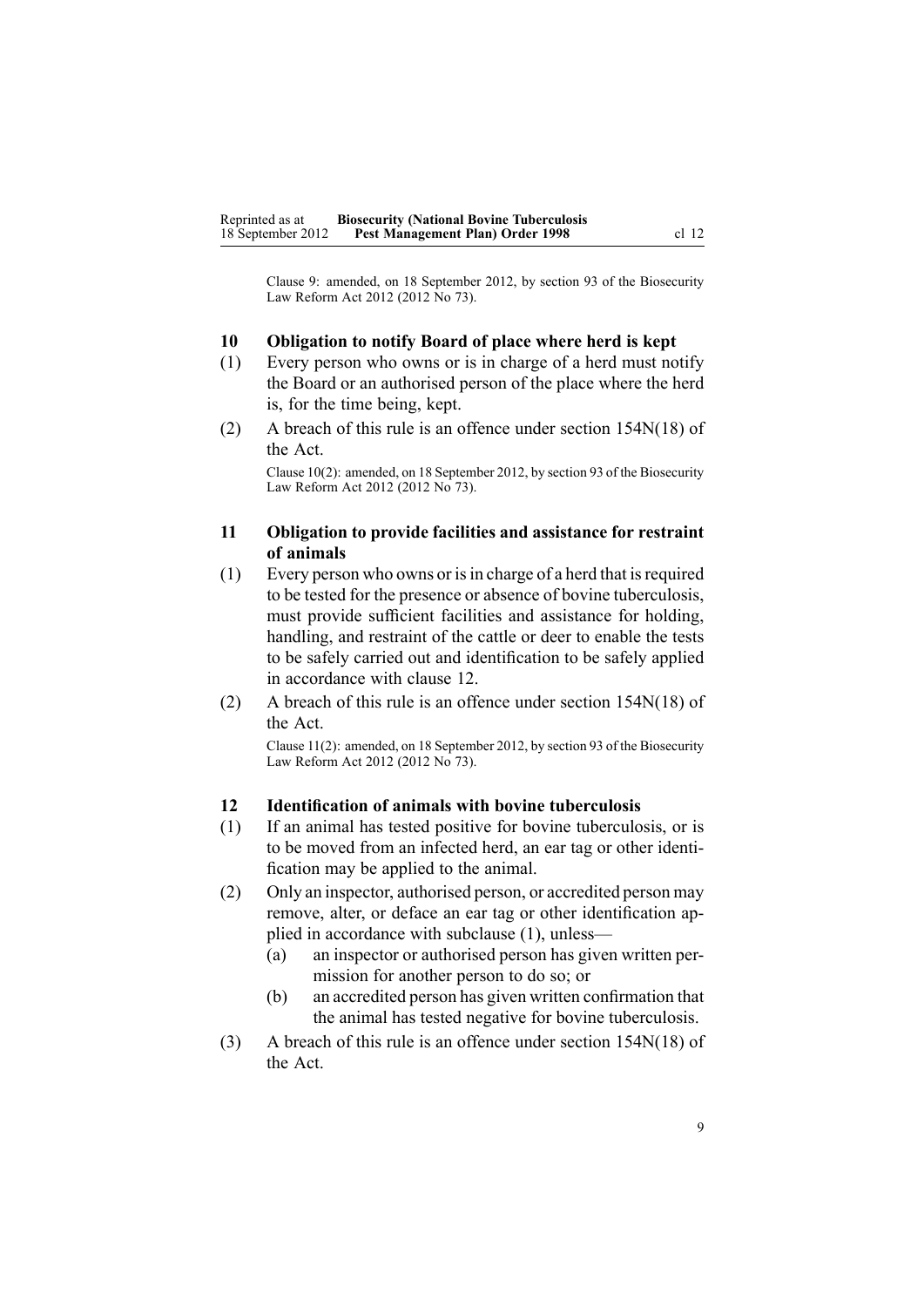<span id="page-9-0"></span>Clause 12: substituted, on 30 September 2004, by [clause](http://www.legislation.govt.nz/pdflink.aspx?id=DLM283081) 9 of the Biosecurity (National Bovine Tuberculosis Pest Management Strategy) Amendment Order 2004 (SR 2004/271).

Clause 12(3): amended, on 18 September 2012, by [section](http://www.legislation.govt.nz/pdflink.aspx?id=DLM3388552) 93 of the Biosecurity Law Reform Act 2012 (2012 No 73).

#### **12A Identification of cattle and deer for testing**

- (1) When directed to do so by an inspector or authorised person, the owner or person in charge of <sup>a</sup> herd must identify, in the manner directed, any member of that herd that is required to be tested.
- (2) A breach of this rule is an offence under section [154N\(18\)](http://www.legislation.govt.nz/pdflink.aspx?id=DLM4759461) of the Act.

Clause 12A: inserted, on 30 September 2004, by [clause](http://www.legislation.govt.nz/pdflink.aspx?id=DLM283083) 10 of the Biosecurity (National Bovine Tuberculosis Pest Management Strategy) Amendment Order 2004 (SR 2004/271).

Clause 12A(2): amended, on 18 September 2012, by [section](http://www.legislation.govt.nz/pdflink.aspx?id=DLM3388552) 93 of the Biosecurity Law Reform Act 2012 (2012 No 73).

#### **12B Declarations**

- (1) A cattle beast or deer aged 30 days or more that is being moved must be accompanied throughout the movement by <sup>a</sup> declaration that complies with [clause](#page-10-0) 12C.
- (2) The owner of the animal to be moved, or any person acting with the authority of the owner, is responsible for the preparation of the declaration, and must—
	- (a) give the declaration to the person in charge of the animal during the movement; and
	- (b) inform the person in charge of the requirements of subclause (3).
- (3) The person in charge must, during the period of his or her charge, ensure that the declaration is—
	- (a) immediately accessible at all times during the movement; and
	- (b) provided for inspection when requested by any person; and
	- (c) if the person in charge changes during the movement, given to the person to whom charge is transferred, together with instructions on the requirements of this subclause; and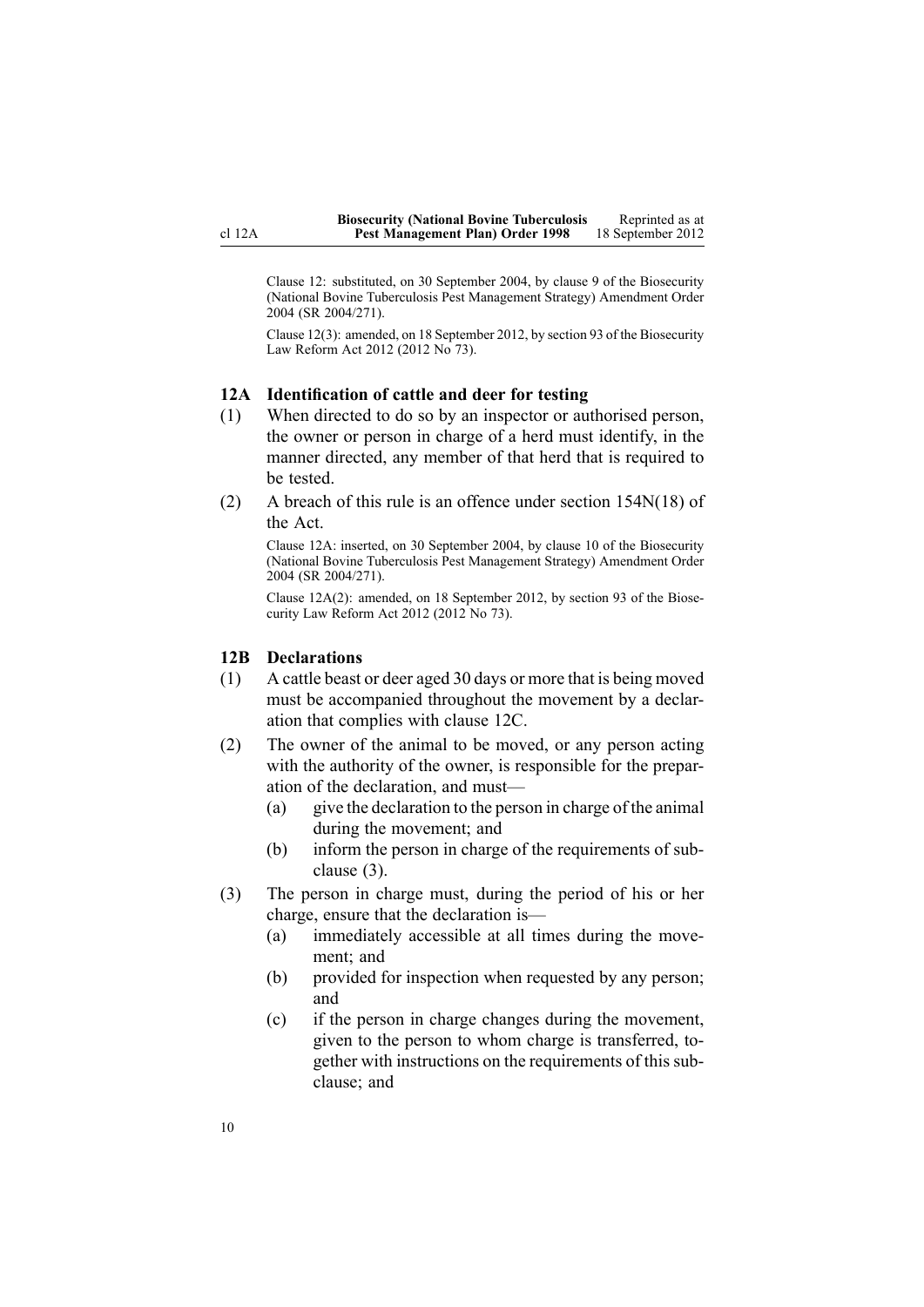- <span id="page-10-0"></span>(d) given to the person to whom the animal is being delivered on completion of the movement.
- (4) If the movement involves more than 1 animal, <sup>a</sup> single declaration, identifying all the animals being moved, may be used.
- (5) If the movement involves more than 1 animal, and the group of animals is divided or redivided during the movement, the person in charge at the time of the division or redivision must ensure that—
	- (a) the declaration is copied; and
	- (b) the requirements of subclause (3) are complied with in relation to any animals that the person remains in charge of; and
	- (c) the requirements of subclause  $(3)(c)$  are complied with in relation to the animals that are transferred to the charge of another person.
- (6) A breach of this rule is an offence under section [154N\(18\)](http://www.legislation.govt.nz/pdflink.aspx?id=DLM4759461) of the Act.

Clause 12B: inserted, on 30 September 2004, by [clause](http://www.legislation.govt.nz/pdflink.aspx?id=DLM283083) 10 of the Biosecurity (National Bovine Tuberculosis Pest Management Strategy) Amendment Order 2004 (SR 2004/271).

Clause 12B(6): amended, on 18 September 2012, by [section](http://www.legislation.govt.nz/pdflink.aspx?id=DLM3388552) 93 of the Biosecurity Law Reform Act 2012 (2012 No 73).

### **12C Form and content of declarations**

- (1) A declaration required under [clause](#page-9-0) 12B must—
	- (a) be in <sup>a</sup> form approved by the Board; and
	- (b) be completed, signed, and dated by—
		- (i) the owner of the cattle beast or deer to which it relates; or
		- (ii) <sup>a</sup> person acting with the authority of the owner; and
	- (c) include—
		- (i) the name and address of the person completing, signing, and dating the form:
		- (ii) the herd identification number of the herd from which the animal is being moved as given to that herd in accordance with an identification system approved under the [Biosecurity](http://www.legislation.govt.nz/pdflink.aspx?id=DLM284288) (Animal Identification Systems) [Regulations](http://www.legislation.govt.nz/pdflink.aspx?id=DLM284288) 1999: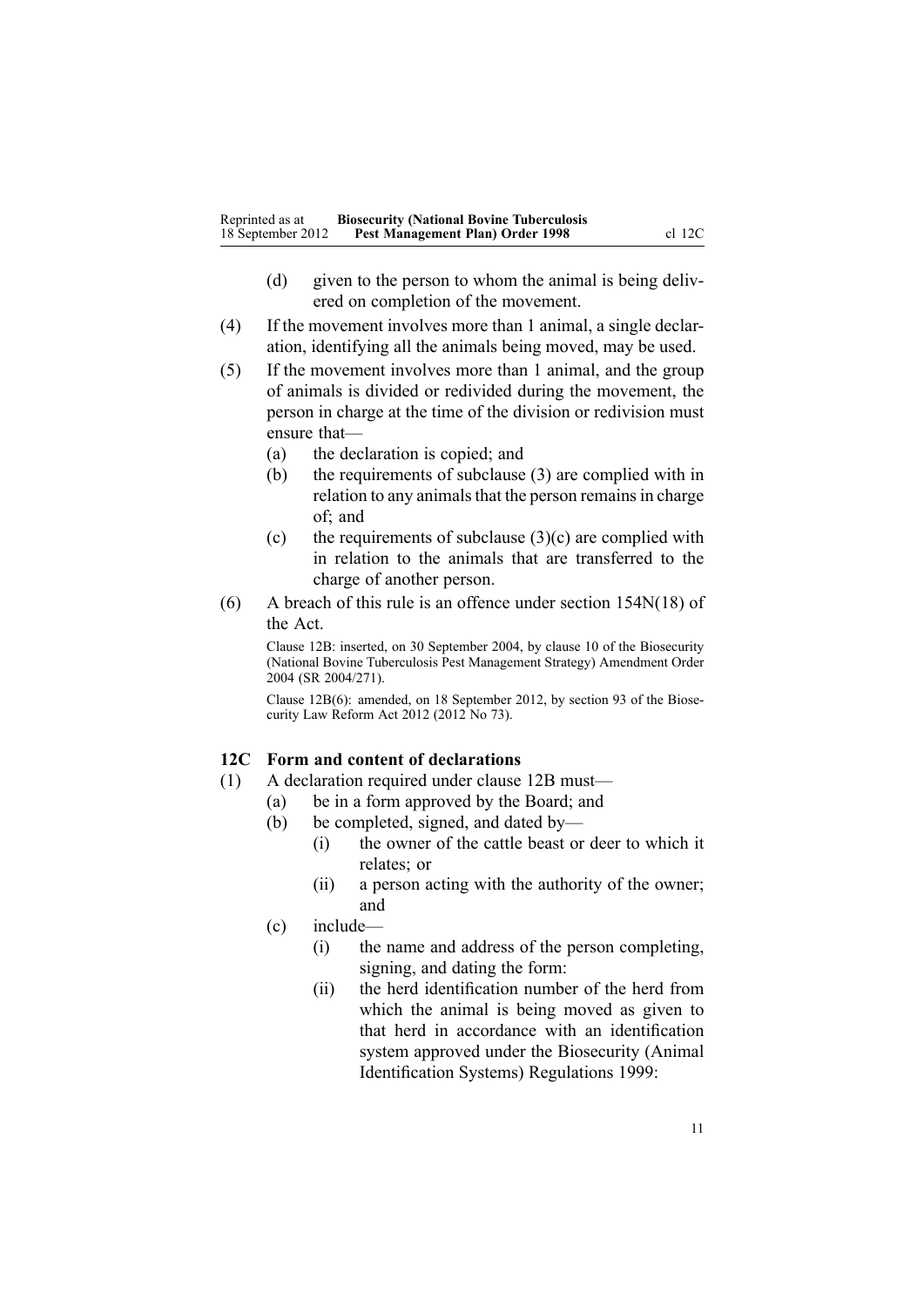| cl 12C | <b>Biosecurity (National Bovine Tuberculosis</b><br>Reprinted as at<br>Pest Management Plan) Order 1998<br>18 September 2012 |  |
|--------|------------------------------------------------------------------------------------------------------------------------------|--|
|        |                                                                                                                              |  |
| (iii)  | the species or class of the animal (examples in-<br>clude hind, dairy cow, heifer, and beef bull):                           |  |
|        | information on whether the animal was born at                                                                                |  |
| (iv)   |                                                                                                                              |  |
|        | the place or establishment from which it is being<br>moved:                                                                  |  |
| (v)    | if the animal was not born at the place or estab-                                                                            |  |
|        | lishment from which it is being moved, informa-                                                                              |  |
|        | tion on whether the animal has been managed or                                                                               |  |
|        | kept at that place or establishment for 60 days or                                                                           |  |
|        | more:                                                                                                                        |  |
| (vi)   | if the animal was not born at the place or estab-                                                                            |  |
|        | lishment from which it is being moved and has                                                                                |  |
|        | not been managed or kept at that place or es-                                                                                |  |
|        | tablishment for 60 days or more, information on<br>whether there is a declaration under clause 12B                           |  |
|        | that relates to a movement of the animal in the                                                                              |  |
|        | previous 60 days:                                                                                                            |  |
| (vii)  | the bovine tuberculosis status, if any, assigned by                                                                          |  |
|        | the Board to the animal's herd of origin:                                                                                    |  |
|        | information on whether the animal has been<br>(viii)                                                                         |  |
|        | tested while at the place or establishment from                                                                              |  |
|        | which it is being moved:                                                                                                     |  |
|        | the date of the latest test carried out on the ani-<br>(ix)                                                                  |  |
|        | mal:                                                                                                                         |  |
| (x)    | the date of the latest test carried out on the ani-                                                                          |  |
|        | mal's herd of origin:                                                                                                        |  |
| (xi)   | information on whether bovine tuberculosis was                                                                               |  |
|        | detected in any animal as a result of a test carried                                                                         |  |
|        | out under subparagraph (ix) or subparagraph (x):                                                                             |  |
| (xii)  | information on whether the animal has ever been                                                                              |  |
|        | vaccinated against Johne's disease:                                                                                          |  |
|        | (xiii) information on whether the animal's herd of ori-                                                                      |  |
|        | gin is subject to movement control under the Act:                                                                            |  |
|        | (xiv) information on whether the animal is being                                                                             |  |
|        | moved from a place or establishment that is                                                                                  |  |
|        | within a controlled area declared under section                                                                              |  |
|        | 131 of the Act:                                                                                                              |  |
| (xv)   | if the animal is being moved from a place or es-                                                                             |  |
|        | tablishment that is within a controlled area de-                                                                             |  |
|        |                                                                                                                              |  |
|        |                                                                                                                              |  |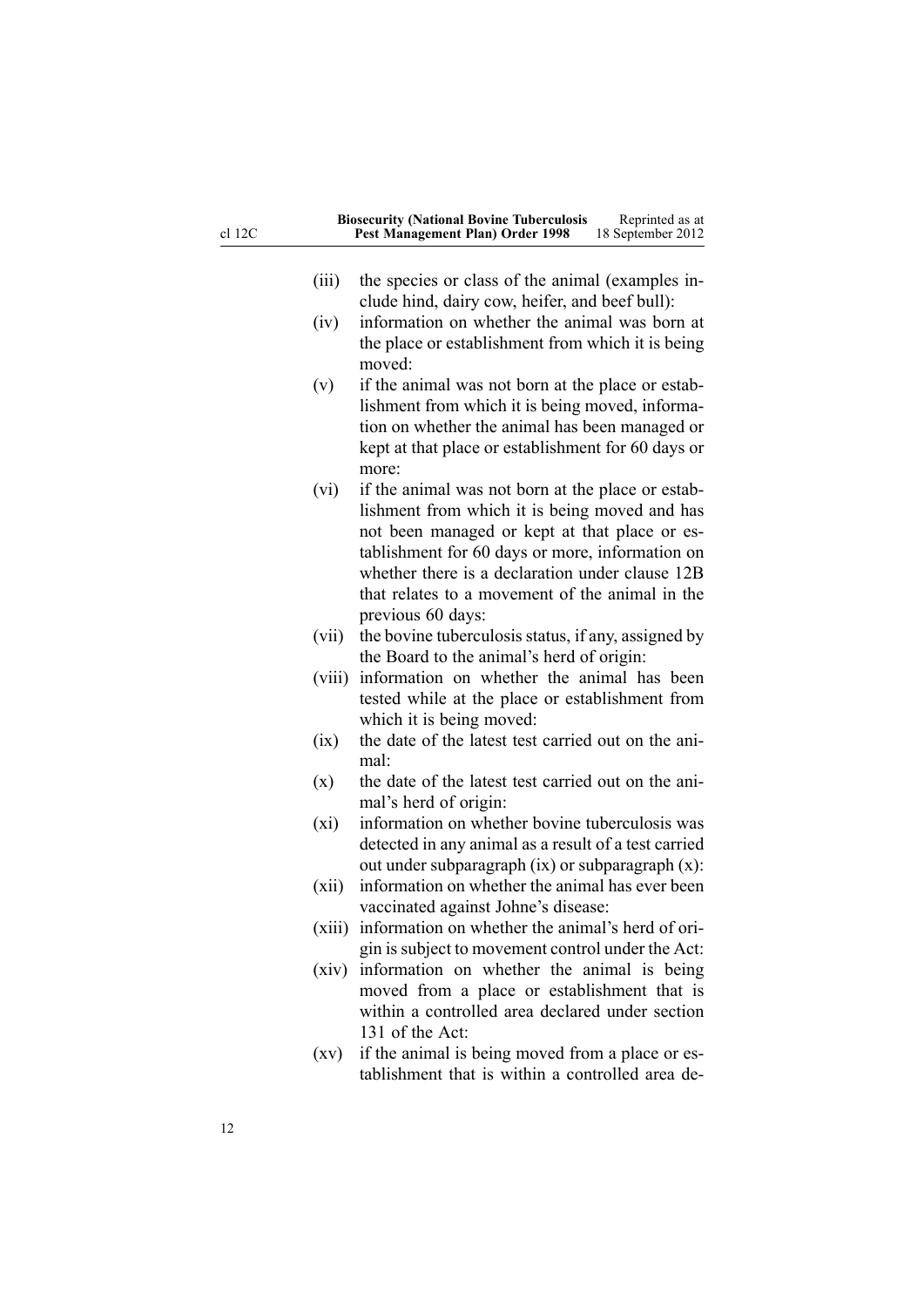clared under [section](http://www.legislation.govt.nz/pdflink.aspx?id=DLM316356) 131 of the Act, information on whether the animal has been tested during the 60 days before the movement.

- <span id="page-12-0"></span>(2) Subclause  $(1)(c)(xv)$  does not apply if the animal is being moved directly to <sup>a</sup> place of slaughter.
- (3) A breach of this rule is an offence under section [154N\(18\)](http://www.legislation.govt.nz/pdflink.aspx?id=DLM4759461) of the Act.

Clause 12C: inserted, on 30 September 2004, by [clause](http://www.legislation.govt.nz/pdflink.aspx?id=DLM283083) 10 of the Biosecurity (National Bovine Tuberculosis Pest Management Strategy) Amendment Order 2004 (SR 2004/271).

Clause 12C(3): amended, on 18 September 2012, by [section](http://www.legislation.govt.nz/pdflink.aspx?id=DLM3388552) 93 of the Biosecurity Law Reform Act 2012 (2012 No 73).

#### **12D Retention of declarations**

- (1) The owner of an animal to which the declaration required under [clause](#page-9-0) 12B refers must retain <sup>a</sup> copy of the declaration that he or she completed for 6 months from the date of signing.
- (2) On completion of the movement, the person to whom the animal is delivered must retain the accompanying declaration, or <sup>a</sup> copy of the declaration, for—
	- (a) 6 months from the date of receipt of the animal; or
	- (b) the period, if greater than 6 months, during which the person is in charge of the animal.
- (3) A breach of this rule is an offence under section [154N\(18\)](http://www.legislation.govt.nz/pdflink.aspx?id=DLM4759461) of the Act.

Clause 12D: inserted, on 30 September 2004, by [clause](http://www.legislation.govt.nz/pdflink.aspx?id=DLM283083) 10 of the Biosecurity (National Bovine Tuberculosis Pest Management Strategy) Amendment Order 2004 (SR 2004/271).

Clause 12D(3): amended, on 18 September 2012, by [section](http://www.legislation.govt.nz/pdflink.aspx?id=DLM3388552) 93 of the Biosecurity Law Reform Act 2012 (2012 No 73).

### **12E Sales**

- (1) A person who offers <sup>a</sup> cattle beast or deer for sale must, immediately prior to or at the time of sale, clearly announce or display for <sup>a</sup> reasonable period at the place where the animal is being offered for sale—
	- (a) the bovine tuberculosis status of the animal; and
	- (b) the date of the animal'slast bovine tuberculosistest; and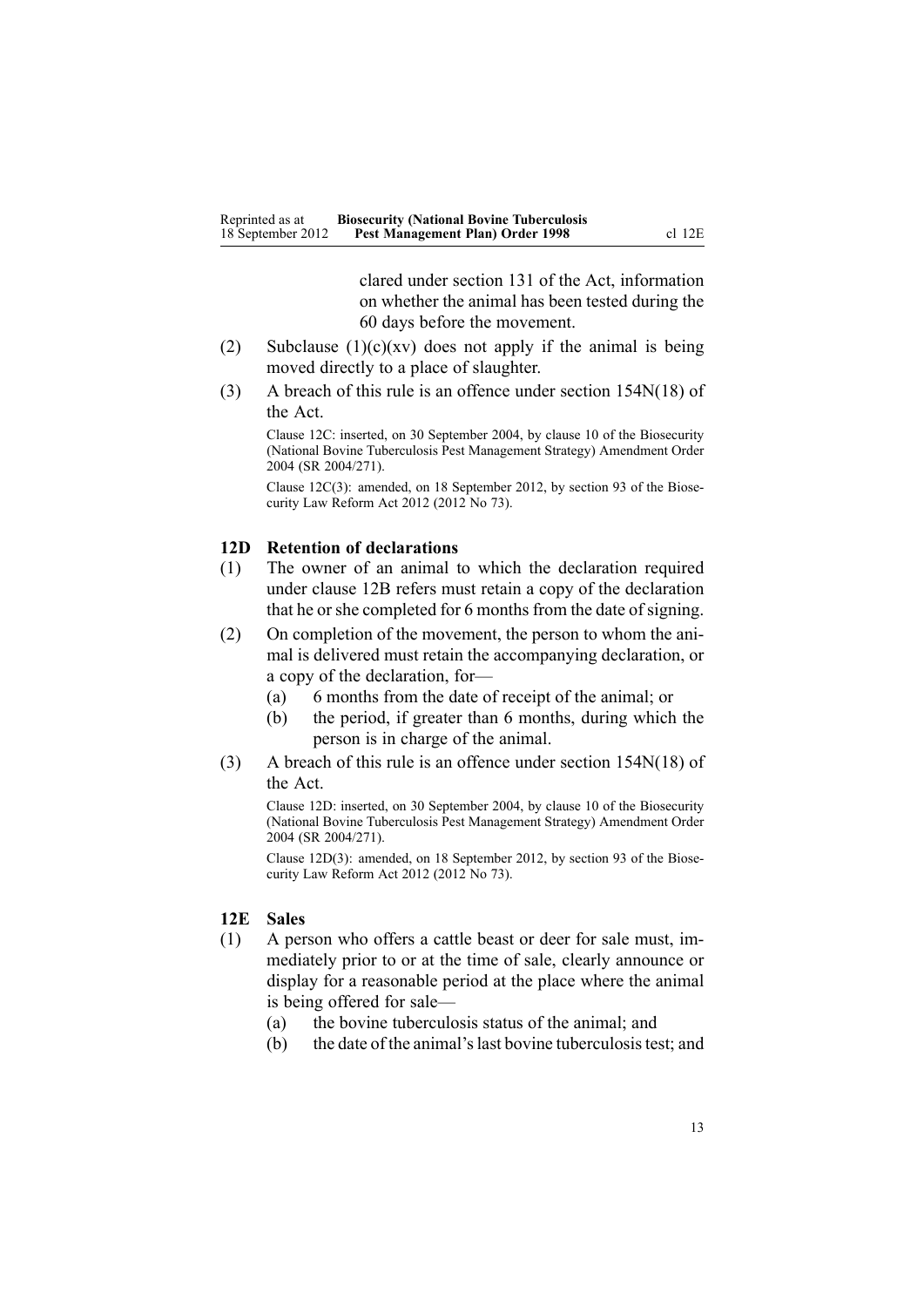- <span id="page-13-0"></span>(c) whether that animal has been moved to the place of sale from <sup>a</sup> place or establishment that is within <sup>a</sup> controlled area declared under [section](http://www.legislation.govt.nz/pdflink.aspx?id=DLM316356) 131 of the Act.
- (2) A person who offers <sup>a</sup> cattle beast or deer for sale must make any declaration required for that animal under [clause](#page-9-0) 12B available for inspection by persons attending the place where the animal is being offered for sale.
- (3) A breach of this rule is an offence under section [154N\(18\)](http://www.legislation.govt.nz/pdflink.aspx?id=DLM4759461) of the Act.

Clause 12E: inserted, on 30 September 2004, by [clause](http://www.legislation.govt.nz/pdflink.aspx?id=DLM283083) 10 of the Biosecurity (National Bovine Tuberculosis Pest Management Strategy) Amendment Order 2004 (SR 2004/271).

Clause 12E(3): amended, on 18 September 2012, by [section](http://www.legislation.govt.nz/pdflink.aspx?id=DLM3388552) 93 of the Biosecurity Law Reform Act 2012 (2012 No 73).

### **12F Meaning of movement**

- (1) For the purposes of [clauses](#page-9-0) 12B to 12D, **movement** means the relocation of an animal.
- (2) A movement—
	- (a) begins when the animal is removed from its herd of origin, or other place or establishment at which it is being kept; and
	- (b) ends when the animal is delivered to its final destination.
- (3) Despite subclauses (1) and (2), no declaration is required if the sole purpose of the movement is to relocate an animal from one par<sup>t</sup> of <sup>a</sup> property to another par<sup>t</sup> of the same property.
- (4) Subclause (3) does not apply if the movement—
	- (a) results in the animal changing its herd of origin; or
	- (b) involves the animal moving within or from <sup>a</sup> controlled area declared under [section](http://www.legislation.govt.nz/pdflink.aspx?id=DLM316356) 131 of the Act.

Clause 12F: inserted, on 30 September 2004, by [clause](http://www.legislation.govt.nz/pdflink.aspx?id=DLM283083) 10 of the Biosecurity (National Bovine Tuberculosis Pest Management Strategy) Amendment Order 2004 (SR 2004/271).

#### **13 Restrictions on testing and treatment of animals**

- (1) Unlessthe approval of <sup>a</sup> chief technical officer is first obtained, no person may—
	- (a) apply <sup>a</sup> test, other than an approved test:
	- (b) vaccinate an animal against bovine tuberculosis: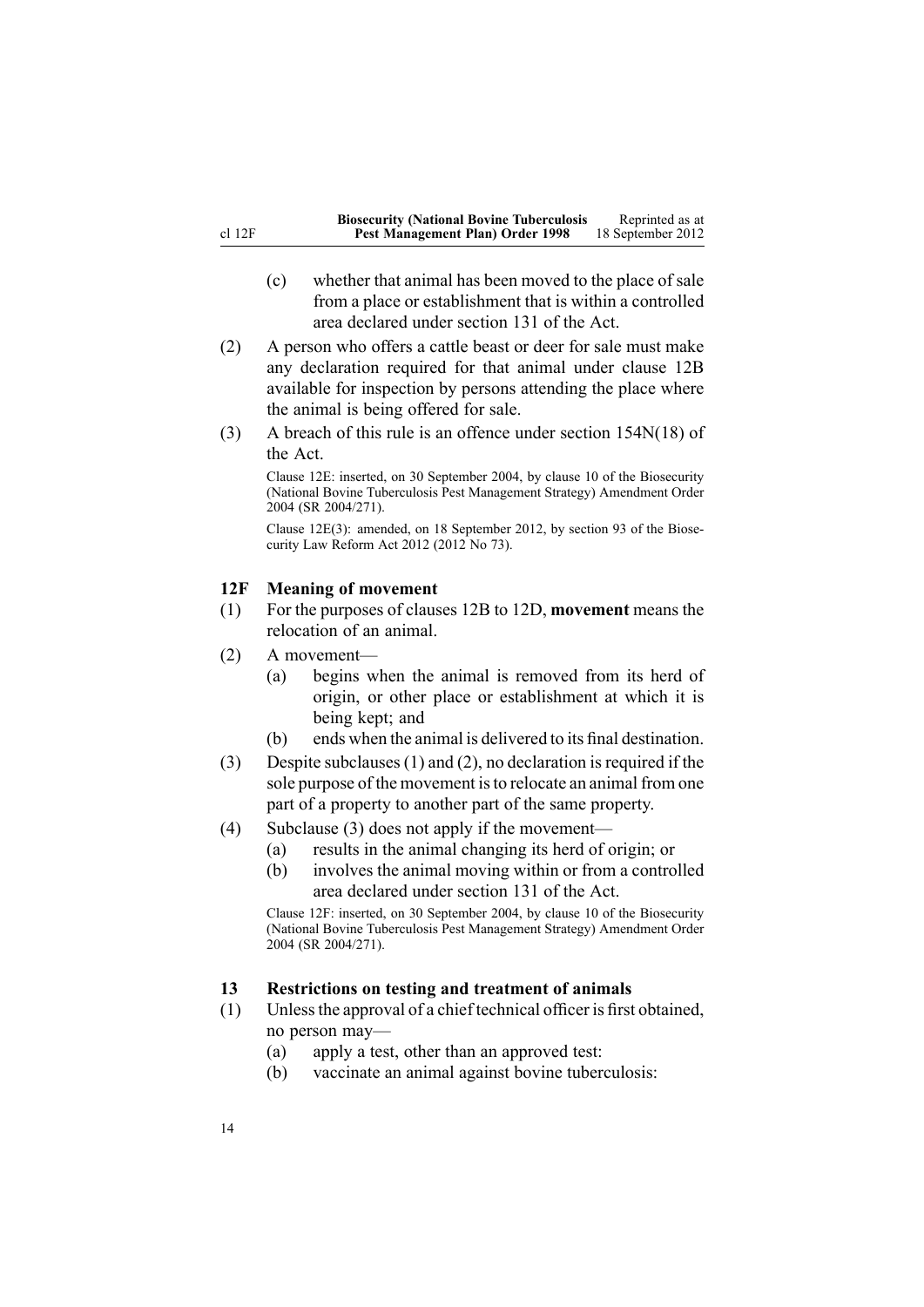- <span id="page-14-0"></span>(c) medicate an animal for bovine tuberculosis, either therapeutically or prophylactically:
- (d) medicate or otherwise treat or vaccinate <sup>a</sup> cattle beast or deer for the purpose of enhancing, repressing, or altering an animal's response to bovine tuberculosis or to a test.
- (2) Only an inspector, authorised person, or accredited person may apply <sup>a</sup> test to <sup>a</sup> cattle beast or deer.
- (3) Subclause (2) does not apply to—
	- (a) <sup>a</sup> veterinarian acting in the ordinary course of his or her profession when diagnosing the cause of illness in an animal; or
	- (b) <sup>a</sup> person who is being taught veterinary science at undergraduate level, when acting under the supervision of an authorised person or an accredited person; or
	- (c) a person conducting a test on any blood, serum, or tissue in an approved diagnostic laboratory.
- (4) A breach of this rule is an offence under section [154N\(18\)](http://www.legislation.govt.nz/pdflink.aspx?id=DLM4759461) of the Act.

Clause 13: substituted, on 30 September 2004, by [clause](http://www.legislation.govt.nz/pdflink.aspx?id=DLM283091) 11 of the Biosecurity (National Bovine Tuberculosis Pest Management Strategy) Amendment Order 2004 (SR 2004/271).

Clause 13(4): amended, on 18 September 2012, by [section](http://www.legislation.govt.nz/pdflink.aspx?id=DLM3388552) 93 of the Biosecurity Law Reform Act 2012 (2012 No 73).

### **14 Obligation of veterinarians and other persons to submit specimens for investigation**

- (1) This clause applies to any person who—
	- (a) is <sup>a</sup> veterinarian:
	- (b) is in charge of an animal disease diagnostic laboratory:
	- (c) operates an animal product business within the meaning of the Animal [Products](http://www.legislation.govt.nz/pdflink.aspx?id=DLM33501) Act 1999 where (under <sup>a</sup> risk managemen<sup>t</sup> programme registered under [Part](http://www.legislation.govt.nz/pdflink.aspx?id=DLM34308) 2 of that Act or <sup>a</sup> regulated control scheme imposed under [Part](http://www.legislation.govt.nz/pdflink.aspx?id=DLM34388) 3 of that Act) mammals are slaughtered, dressed, or processed for human or animal consumption:
	- (d) operates deer slaughtering premises, <sup>a</sup> packing house, or <sup>a</sup> slaughterhouse: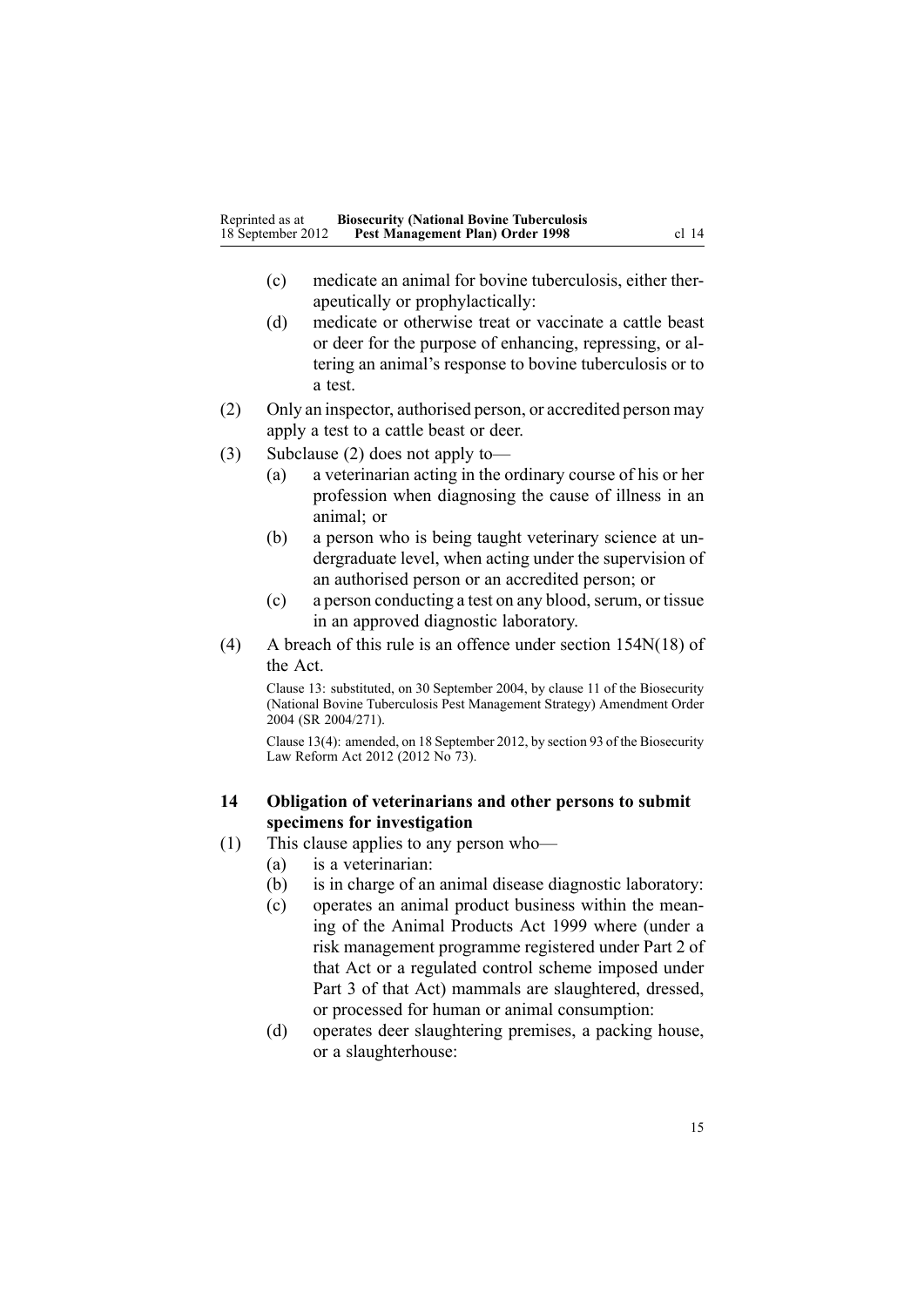- <span id="page-15-0"></span>(e) operates premises required to be licensed under section 20 of the Meat Act 1981.
- (2) A person to whom this clause applies who, in the course of his or her business, suspects the presence of bovine tuberculosis in the carcass or viscera of <sup>a</sup> mammal must—
	- (a) collect affected tissue specimens from the carcass or viscera; and
	- (b) submit those specimens to an approved diagnostic laboratory in <sup>a</sup> manner that ensures the specimens are suitable for pathological and bacteriological investigation.
- (3) In this clause, the terms **deer slaughtering premises**, **packing house**, and **slaughterhouse** have the same meanings as in section 2(1) of the Meat Act 1981.
- (4) A breach of this rule is an offence under section [154N\(18\)](http://www.legislation.govt.nz/pdflink.aspx?id=DLM4759461) of the Act.

Clause 14: substituted, on 30 September 2004, by [clause](http://www.legislation.govt.nz/pdflink.aspx?id=DLM283093) 12 of the Biosecurity (National Bovine Tuberculosis Pest Management Strategy) Amendment Order 2004 (SR 2004/271).

Clause 14(4): amended, on 18 September 2012, by [section](http://www.legislation.govt.nz/pdflink.aspx?id=DLM3388552) 93 of the Biosecurity Law Reform Act 2012 (2012 No 73).

### **14A Obligation of persons performing ante- and post-mortem examinations to submit specimens for investigation**

- (1) This clause applies to any person who performs ante- or postmortem examinations at—
	- (a) the premises of an animal product business within the meaning of the Animal [Products](http://www.legislation.govt.nz/pdflink.aspx?id=DLM33501) Act 1999 where (under <sup>a</sup> risk managemen<sup>t</sup> programme registered under [Part](http://www.legislation.govt.nz/pdflink.aspx?id=DLM34308) 2 of that Act or a regulated control scheme imposed under [Part](http://www.legislation.govt.nz/pdflink.aspx?id=DLM34388) 3 of that Act) mammals are slaughtered, dressed, or processed for human or animal consumption; or
	- (b) deer slaughtering premises, <sup>a</sup> packing house, or <sup>a</sup> slaughterhouse; or
	- (c) premises required to be licensed under section 20 of the Meat Act 1981.
- (2) A person to whom this clause applies who suspects the presence of bovine tuberculosis in the carcass or viscera of <sup>a</sup> mammal must—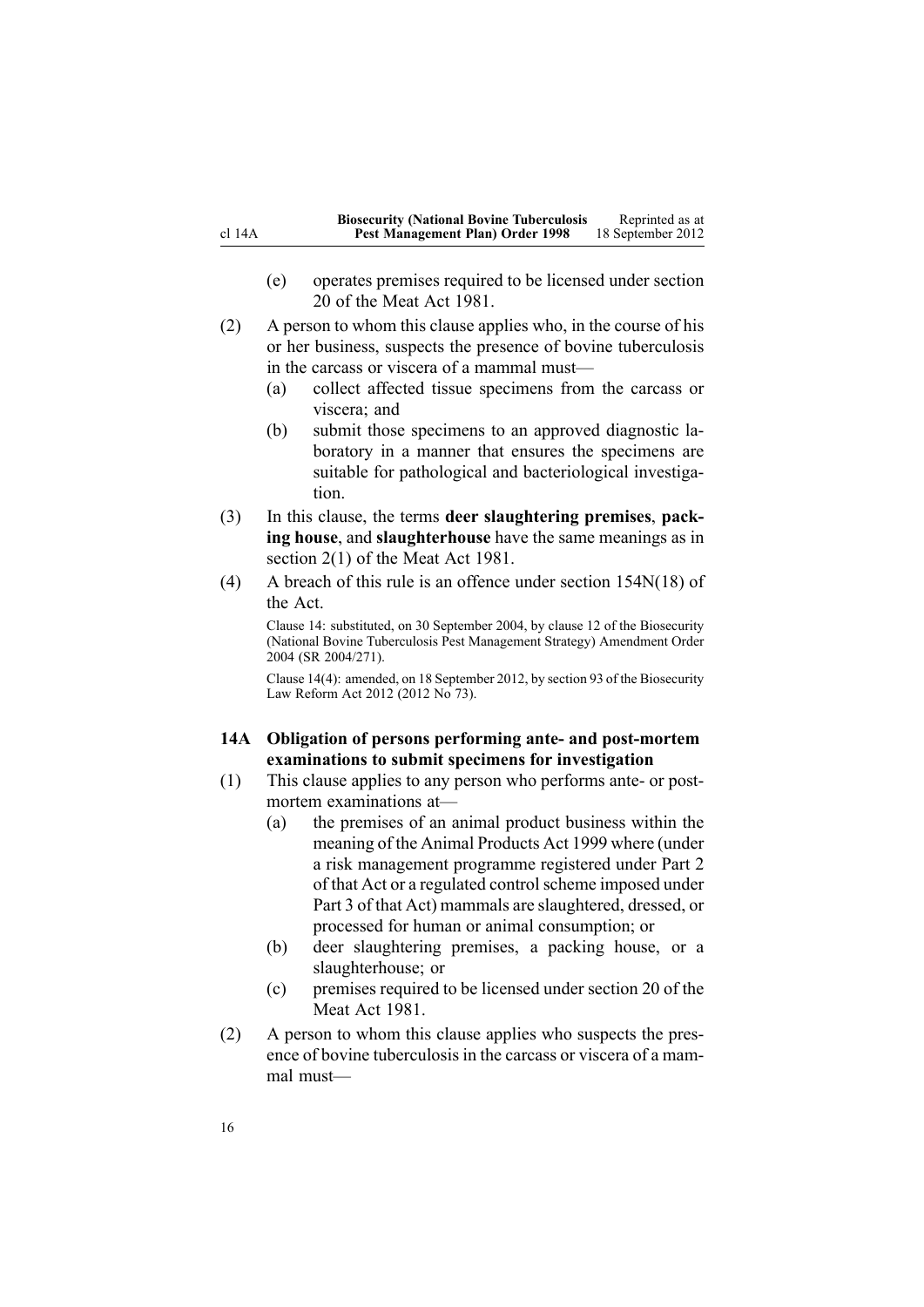- <span id="page-16-0"></span>(a) collect tissue specimensfrom the carcass or viscera; and
- (b) submit those specimens, in <sup>a</sup> manner that ensures the specimens are suitable for pathological and bacteriological investigation, to—
	- (i) the person in charge of verifying compliance with ante- and post-mortem examination procedures at the premises; or
	- (ii) if the premises do not have such <sup>a</sup> verifier, to an approved diagnostic laboratory; and
- (c) keep records of the specimens in <sup>a</sup> form approved by the Board.
- (3) In this clause, the terms **deer slaughtering premises**, **packing house**, and **slaughterhouse** have the same meanings as in section 2(1) of the Meat Act 1981.
- (4) A breach of this rule is an offence under section [154N\(18\)](http://www.legislation.govt.nz/pdflink.aspx?id=DLM4759461) of the Act.

Clause 14A: inserted, on 30 September 2004, by [clause](http://www.legislation.govt.nz/pdflink.aspx?id=DLM283098) 13 of the Biosecurity (National Bovine Tuberculosis Pest Management Strategy) Amendment Order 2004 (SR 2004/271).

Clause 14A(4): amended, on 18 September 2012, by [section](http://www.legislation.govt.nz/pdflink.aspx?id=DLM3388552) 93 of the Biosecurity Law Reform Act 2012 (2012 No 73).

### **14B Obligation of persons in charge of verifying compliance with ante- and post-mortem examination procedures**

- (1) A person in charge of verifying compliance with ante- and post-mortem examination procedures to whom specimens are submitted in accordance with [clause](#page-15-0) 14A must—
	- (a) submit those specimens to an approved diagnostic laboratory in <sup>a</sup> manner that ensures the specimens are suitable for pathological and bacteriological investigation; and
	- (b) keep records of the specimens in <sup>a</sup> form approved by the Board.
- (2) A breach of this rule is an offence under section [154N\(18\)](http://www.legislation.govt.nz/pdflink.aspx?id=DLM4759461) of the Act.

Clause 14B: inserted, on 30 September 2004, by [clause](http://www.legislation.govt.nz/pdflink.aspx?id=DLM283098) 13 of the Biosecurity (National Bovine Tuberculosis Pest Management Strategy) Amendment Order 2004 (SR 2004/271).

Clause 14B(2): amended, on 18 September 2012, by [section](http://www.legislation.govt.nz/pdflink.aspx?id=DLM3388552) 93 of the Biosecurity Law Reform Act 2012 (2012 No 73).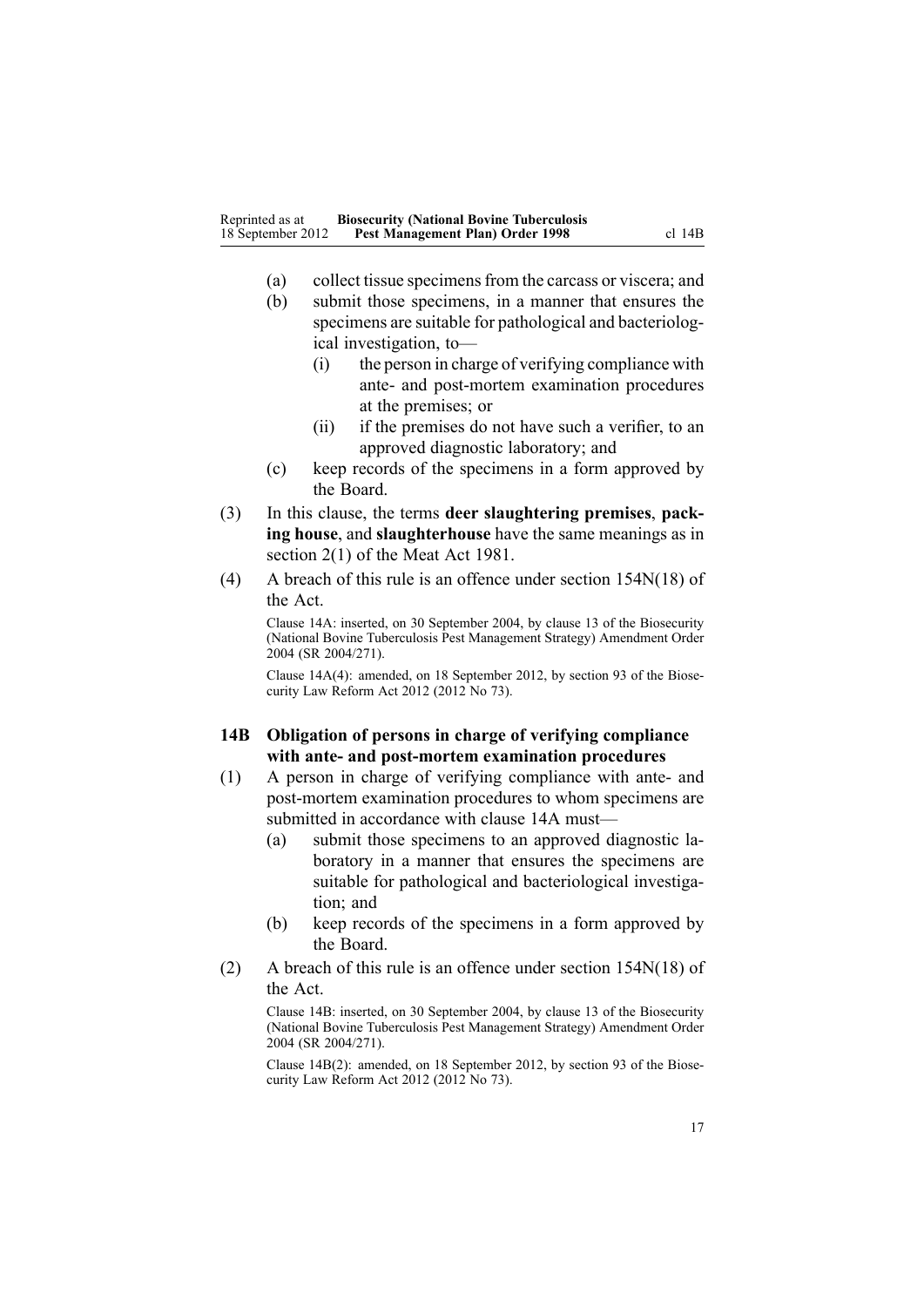### <span id="page-17-0"></span>**15 Obligation of laboratories to provide results**

- (1) If <sup>a</sup> tissue specimen is sent to <sup>a</sup> laboratory in accordance with [clause](#page-14-0) 14, [14A](#page-15-0), or [14B](#page-16-0), the laboratory must provide the Board with the results of the investigation and the name of the person who collected the sample.
- (2) A breach of this rule is an offence under section [154N\(18\)](http://www.legislation.govt.nz/pdflink.aspx?id=DLM4759461) of the Act.

Clause 15: substituted, on 30 September 2004, by [clause](http://www.legislation.govt.nz/pdflink.aspx?id=DLM283604) 14 of the Biosecurity (National Bovine Tuberculosis Pest Management Strategy) Amendment Order 2004 (SR 2004/271).

Clause 15(2): amended, on 18 September 2012, by [section](http://www.legislation.govt.nz/pdflink.aspx?id=DLM3388552) 93 of the Biosecurity Law Reform Act 2012 (2012 No 73).

### **15A Obligation of operator of commercial slaughter premises**

- (1) This clause applies to—
	- (a) the operator of <sup>a</sup> risk managemen<sup>t</sup> programme registered under [Part](http://www.legislation.govt.nz/pdflink.aspx?id=DLM34308) 2 of the Animal Products Act 1999 under which cattle or deer are slaughtered:
	- (b) <sup>a</sup> person subject to the requirements of <sup>a</sup> regulated control scheme made under [Part](http://www.legislation.govt.nz/pdflink.aspx?id=DLM34388) 3 of the Animal Products Act 1999 under which cattle or deer are slaughtered:
	- (c) <sup>a</sup> person listed as <sup>a</sup> homekill or recreational catch service provider under [Part](http://www.legislation.govt.nz/pdflink.aspx?id=DLM34877) 6 of the Animal Products Act 1999 who slaughters cattle or deer (and <sup>a</sup> person whom [section](http://www.legislation.govt.nz/pdflink.aspx?id=DLM37216) 20 of the Animal Products (Ancillary and Transitional Provisions) Act 1999 deems to be listed).
- (2) The operator must maintain systems that connect each cattle beast and deer's official animal identification and herd identification number with its carcass to at least the point of postmortem inspection.
- (3) For each cattle beast and deer slaughtered, the operator must record and report—
	- (a) its official animal identification; and
	- (b) its herd identification number.
- (4) For each cattle beast and deer slaughtered in which <sup>a</sup> suspec<sup>t</sup> bovine tuberculosis lesion is found at post-mortem inspection, the operator must record and report—
	- (a) its official animal identification; and
	- (b) its herd identification number; and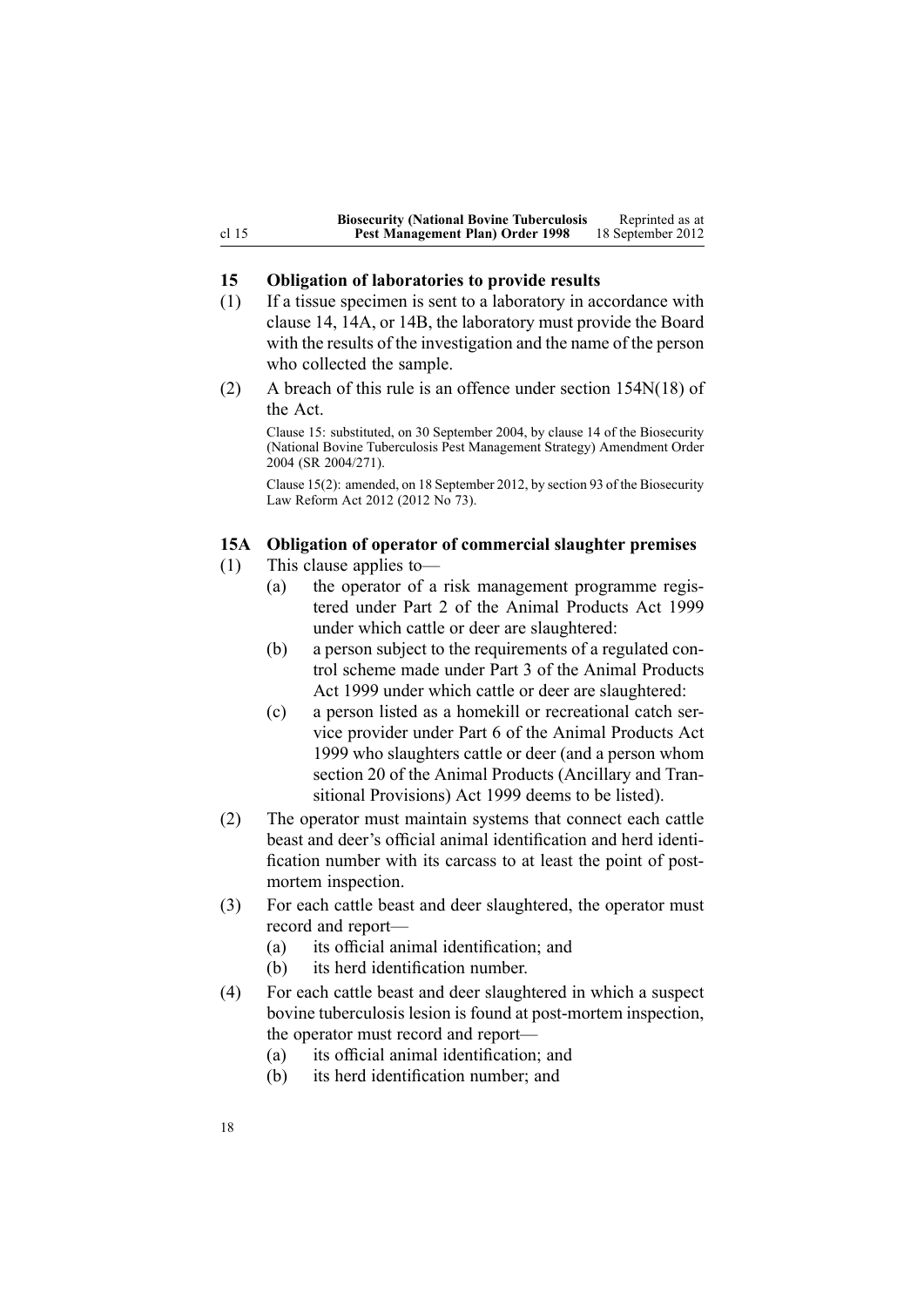- <span id="page-18-0"></span>(c) the name and address of the person who supplied it for slaughter.
- (5) The operator must repor<sup>t</sup> under subclauses (3) and (4)—
	- (a) to the Board; and
	- (b) in the form required by the Board; and
	- (c) as soon as is practicable after the cattle beast or deer is slaughtered.
- (6) The operator must enable the Board to audit the operator's compliance with this rule and must assist the Board to do so when the Board requires.
- (7) In this rule,—

**herd identification number** means the number of the herd from which <sup>a</sup> cattle beast or deer is supplied for slaughter as given to the herd under an identification system

**slaughter** includes dressing and processing.

(8) A breach of this rule is an offence under section [154N\(18\)](http://www.legislation.govt.nz/pdflink.aspx?id=DLM4759461) of the Act.

Clause 15A: inserted, on 1 February 2012, by [clause](http://www.legislation.govt.nz/pdflink.aspx?id=DLM3765101) 7 of the Biosecurity (National Bovine Tuberculosis Pest Management Strategy) Amendment Order 2011 (SR 2011/150).

Clause 15A(8): amended, on 18 September 2012, by [section](http://www.legislation.govt.nz/pdflink.aspx?id=DLM3388552) 93 of the Biosecurity Law Reform Act  $2012$  (2012 No 73).

### **16 Obligation to supply information**

- (1) Subclause (2) applies to—
	- (a) <sup>a</sup> veterinarian:
	- (b) <sup>a</sup> person who owns or occupies land on which <sup>a</sup> herd is farmed or kept:
	- (c) the owner or person in charge of <sup>a</sup> herd:
	- (d) <sup>a</sup> stock agent:
	- (e) <sup>a</sup> person in charge of <sup>a</sup> sale yard:
	- (f) <sup>a</sup> person in charge of <sup>a</sup> business for transporting cattle or deer:
	- (g) <sup>a</sup> person in charge of an animal disease diagnostic laboratory:
	- (h) <sup>a</sup> person in charge of premises required to be licensed under Part 3 of the Meat Act 1981:
	- (i) <sup>a</sup> person in charge of <sup>a</sup> milk station (within the meaning of section 2 of the Dairy Industry Act 1952):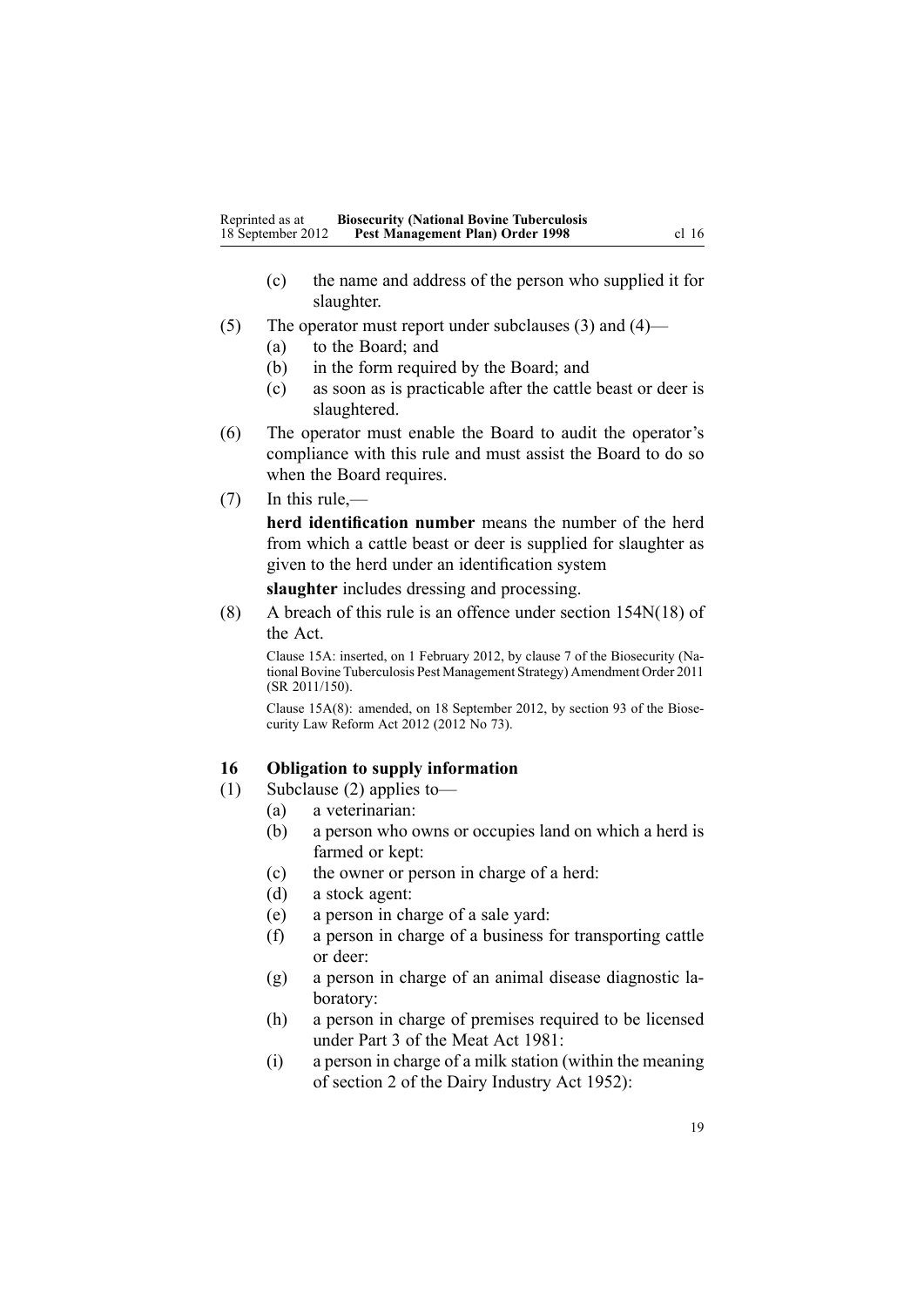| cl 16 | <b>Biosecurity (National Bovine Tuberculosis</b><br>Reprinted as at<br>Pest Management Plan) Order 1998<br>18 September 2012                                                                                                                                                                    |  |
|-------|-------------------------------------------------------------------------------------------------------------------------------------------------------------------------------------------------------------------------------------------------------------------------------------------------|--|
|       |                                                                                                                                                                                                                                                                                                 |  |
|       | (j)<br>an operator of a risk management programme registered<br>under Part 2 of the Animal Products Act 1999:                                                                                                                                                                                   |  |
|       | (k)<br>a person subject to the requirements of a regulated con-<br>trol scheme made under Part 3 of the Animal Products<br>Act 1999:                                                                                                                                                            |  |
|       | (1)<br>a person listed (or deemed by section 20 of the Ani-<br>mal Products (Ancillary and Transitional Provisions)<br>Act 1999 to be listed) as a homekill or recreational catch<br>service provider under Part 6 of the Animal Products<br>Act 1999.                                          |  |
| (2)   | The Board, or an authorised person, may require any person to<br>whom this clause applies to provide information held by that<br>person, if the Board or authorised person reasonably believes<br>that that information is necessary for monitoring-<br>the distribution of the pest; or<br>(a) |  |
|       | changes in the composition of a herd; or<br>(b)<br>the location of cattle or deer.<br>(c)                                                                                                                                                                                                       |  |
| (2A)  | Subclauses $(2B)$ and $(2C)$ apply to the operator of-<br>an identification system for cattle or deer; or<br>(a)<br>(b)<br>a system for identifying cattle or deer established by or<br>under an enactment other than the Biosecurity Act 1993.                                                 |  |
| (2B)  | The Board may require the operator to provide it with infor-<br>mation to enable it to monitor the distribution of bovine tuber-<br>culosis and the location and movement of cattle or deer.                                                                                                    |  |
| (2C)  | The operator must provide the Board with the information that<br>the Board specifies.                                                                                                                                                                                                           |  |
| (3)   | A breach of this rule is an offence under section $154N(18)$ of                                                                                                                                                                                                                                 |  |
|       | the Act.                                                                                                                                                                                                                                                                                        |  |
|       | Clause 16(1): amended, on 1 July 2011, by clause 8(1) of the Biosecurity (Na-<br>tional Bovine Tuberculosis Pest Management Strategy) Amendment Order 2011<br>$(SR 2011/150)$ .                                                                                                                 |  |
|       | Clause $16(1)(j)$ : added, on 1 November 1999, by section 8(2) of the Animal<br>Products (Ancillary and Transitional Provisions) Act 1999 (1999 No 94).                                                                                                                                         |  |

Clause 16(1)(k): added, on 1 November 1999, by [section](http://www.legislation.govt.nz/pdflink.aspx?id=DLM36187) 8(2) of the Animal Products (Ancillary and Transitional Provisions) Act 1999 (1999 No 94).

Clause 16(1)(l): added, on 1 November 1999, by [section](http://www.legislation.govt.nz/pdflink.aspx?id=DLM36187) 8(2) of the Animal Products (Ancillary and Transitional Provisions) Act 1999 (1999 No 94).

Clause 16(2): substituted, on 30 September 2004, by [clause](http://www.legislation.govt.nz/pdflink.aspx?id=DLM283606) 15 of the Biosecurity (National Bovine Tuberculosis Pest Management Strategy) Amendment Order 2004 (SR 2004/271).

20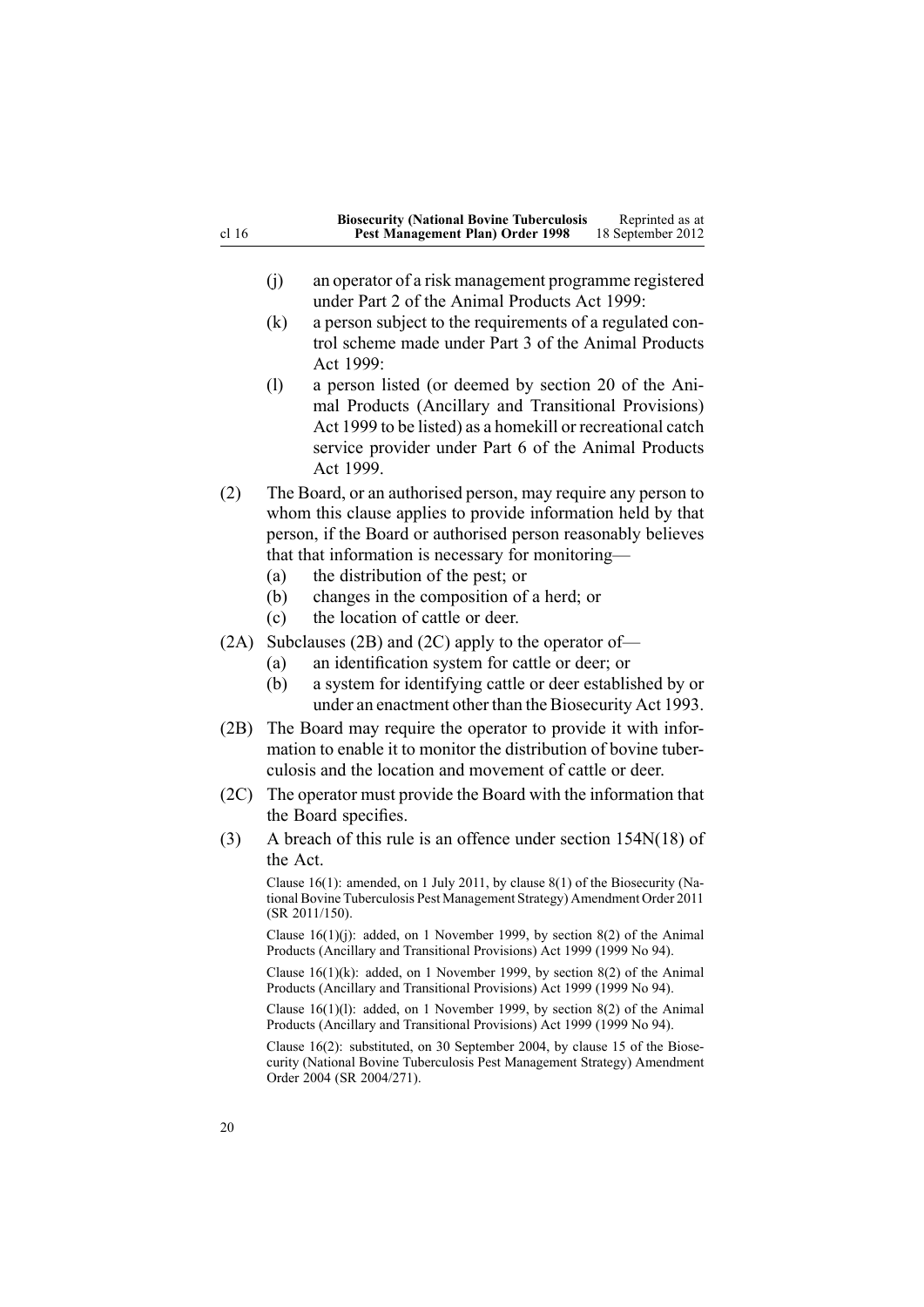<span id="page-20-0"></span>Clause 16(2A): inserted, on 1 July 2011, by [clause](http://www.legislation.govt.nz/pdflink.aspx?id=DLM3765133) 8(2) of the Biosecurity (National Bovine Tuberculosis Pest Management Strategy) Amendment Order 2011 (SR 2011/150).

Clause 16(2B): inserted, on 1 July 2011, by [clause](http://www.legislation.govt.nz/pdflink.aspx?id=DLM3765133) 8(2) of the Biosecurity (National Bovine Tuberculosis Pest Management Strategy) Amendment Order 2011 (SR 2011/150).

Clause 16(2C): inserted, on 1 July 2011, by [clause](http://www.legislation.govt.nz/pdflink.aspx?id=DLM3765133) 8(2) of the Biosecurity (National Bovine Tuberculosis Pest Management Strategy) Amendment Order 2011 (SR 2011/150).

Clause 16(3): amended, on 18 September 2012, by [section](http://www.legislation.govt.nz/pdflink.aspx?id=DLM3388552) 93 of the Biosecurity Law Reform Act 2012 (2012 No 73).

### **17 Obligation to report suspected presence of bovine tuberculosis to Board**

- (1) Every person who, in the course of their business or occupation or in the course of hunting (whether recreational or as <sup>a</sup> business), encounters an animal which that person suspects may harbour bovine tuberculosis must repor<sup>t</sup> the possible presence of bovine tuberculosisin that animal to the Board or an authorised person.
- (2) The obligation in subclause (1) does not apply if that person has reasonable grounds to believe that the Board is aware of the possible presence of bovine tuberculosis in that animal.
- (3) A breach of this rule is an offence under section [154N\(18\)](http://www.legislation.govt.nz/pdflink.aspx?id=DLM4759461) of the Act.

Clause 17(3): amended, on 18 September 2012, by [section](http://www.legislation.govt.nz/pdflink.aspx?id=DLM3388552) 93 of the Biosecurity Law Reform Act 2012 (2012 No 73).

### **17A Release of pigs into wild state**

- (1) No person may release <sup>a</sup> pig into <sup>a</sup> wild state.
- (2) This clause does not apply if the pig—
	- $(a)$  is-
		- $(i)$  a wild animal, as defined in [section](http://www.legislation.govt.nz/pdflink.aspx?id=DLM16628) 2(1) of the Wild Animal Control Act 1977; and
		- (ii) released on land that is administered under any of the Acts listed in [Schedule](http://www.legislation.govt.nz/pdflink.aspx?id=DLM107200) 1 of the Conservation Act 1987; or
	- (b) is released by the Board for research purposes.
- (3) A breach of this rule is an offence under section [154N\(18\)](http://www.legislation.govt.nz/pdflink.aspx?id=DLM4759461) of the Act.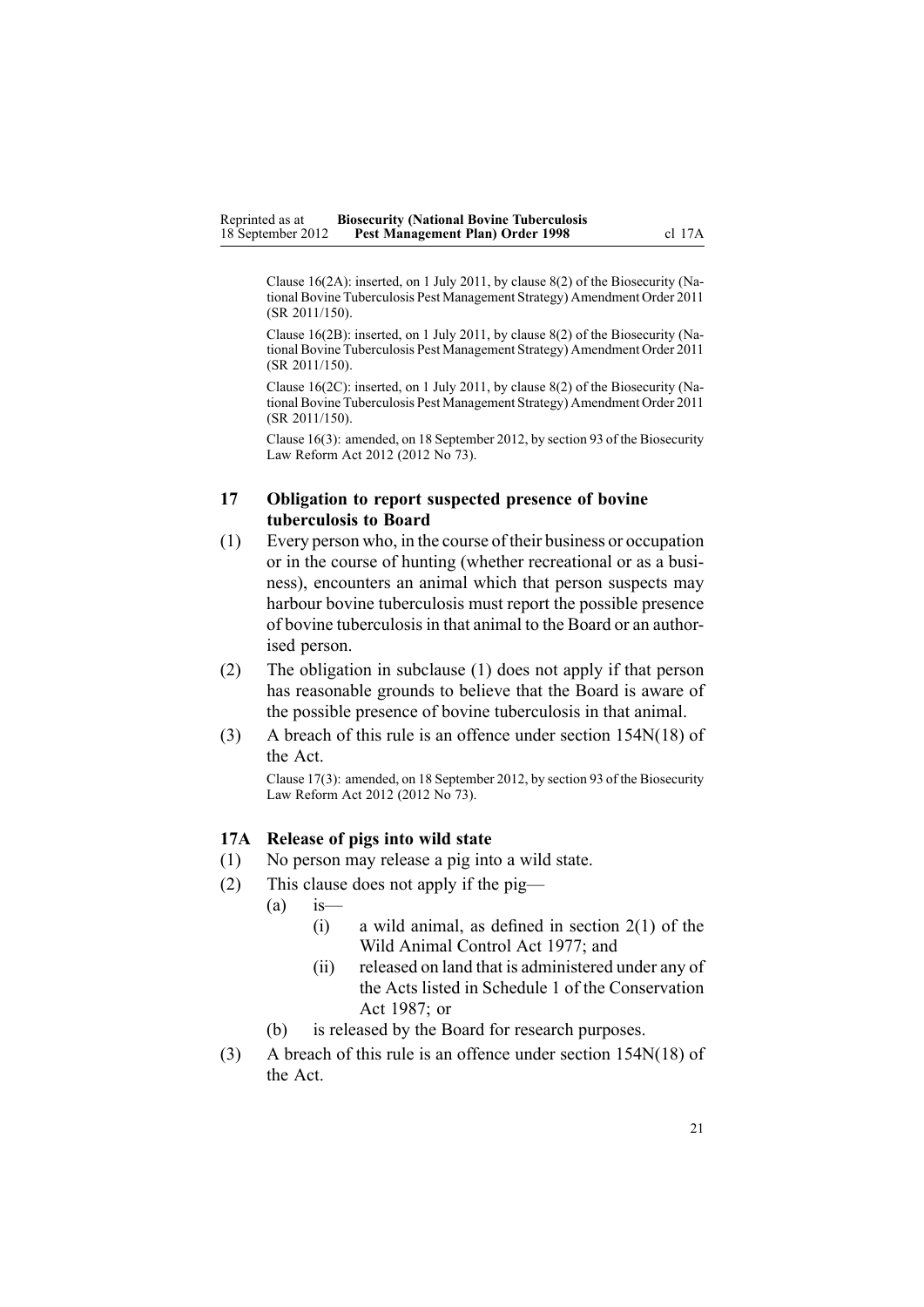<span id="page-21-0"></span>Clause 17A: inserted, on 30 September 2004, by [clause](http://www.legislation.govt.nz/pdflink.aspx?id=DLM283607) 16 of the Biosecurity (National Bovine Tuberculosis Pest Management Strategy) Amendment Order 2004 (SR 2004/271).

Clause 17A(3): amended, on 18 September 2012, by [section](http://www.legislation.govt.nz/pdflink.aspx?id=DLM3388552) 93 of the Biosecurity Law Reform Act 2012 (2012 No 73).

#### **18 Compensation**

- (1) Compensation under [section](http://www.legislation.govt.nz/pdflink.aspx?id=DLM4758108) 100I of the Act and this plan is payable only in respec<sup>t</sup> of any head of cattle—
	- (a) slaughtered in compliance with <sup>a</sup> direction given under the Act, after the animal has tested positive to an approved test for bovine tuberculosis:
	- (b) slaughtered, where slaughter is the only permitted or practicable option for that animal following the imposition of restrictions on the movement of its herd under [section](http://www.legislation.govt.nz/pdflink.aspx?id=DLM316351) 130 of the Act.
- (2) The amount of compensation payable is 65% of—
	- (a) the fair market value of that animal on the date of the direction for slaughter referred to in subclause (1)(a), or the date of slaughter referred to in subclause  $(1)(b)$ , assuming the animal did not have bovine tuberculosis; or
	- (b) the maximum value of that animal—
		- (i) determined by such organisation as is recognised by the responsible Minister as an appropriate representative of the dairy industry in the case of <sup>a</sup> beast raised for dairy farming; or
		- (ii) determined by the New Zealand Meat Board (as established under the Meat Board Act 1997) in the case of <sup>a</sup> beast raised for beef,—

whichever is the lesser.

Clause 18(1): amended, on 18 September 2012, by [section](http://www.legislation.govt.nz/pdflink.aspx?id=DLM3388552) 93 of the Biosecurity Law Reform Act 2012 (2012 No 73).

Clause  $18(2)(b)(i)$ : substituted, on 16 October 2001, by section [165\(5\)](http://www.legislation.govt.nz/pdflink.aspx?id=DLM110110) of the Dairy Industry Restructuring Act 2001 (2001 No 51).

### **19 Funding of plans**

The implementation of the plan is to be funded by payments from the following sources: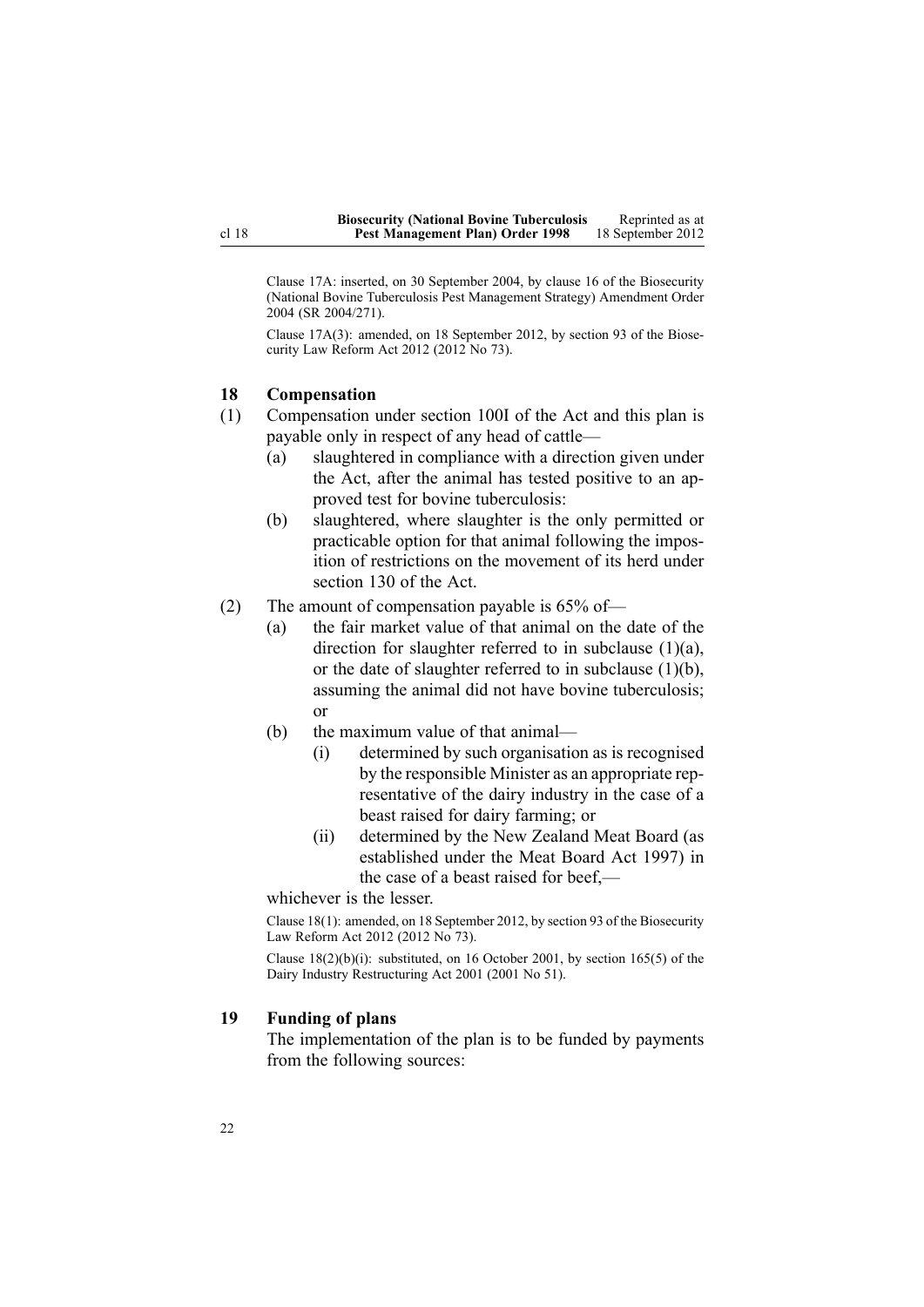- <span id="page-22-0"></span>(a) subject to section [100L\(5\)](http://www.legislation.govt.nz/pdflink.aspx?id=DLM4758114) of the Act, by <sup>a</sup> levy under section  $100L(1)$  of the Act on all cattle beasts slaughtered where that cattle beast weighs more than 27 kilograms dressed weight:
- (b) by payments made by Dairy Insight Incorporated in accordance with the funding agreement, dated 24 November 2003, between the Board and Dairy Insight Incorporated (or any agreemen<sup>t</sup> that replaces that agreement):
- (c) by payments made by deer farmers in accordance with regulations made under the Act:
- (d) by payments made by cattle farmers in accordance with regulations made under the Act:
- (e) by payments made by the Game Industry Board (established under the Game Industry Board Regulations 1985) in accordance with the funding agreement, dated 15 December 2003, between the Board and the Game Industry Board (or any agreemen<sup>t</sup> that replaces that agreement):
- (f) by <sup>a</sup> paymen<sup>t</sup> made at the discretion of the Crown:
- (g) by <sup>a</sup> paymen<sup>t</sup> made at the discretion of each regional council:
- (h) subject to section [100L\(5\)](http://www.legislation.govt.nz/pdflink.aspx?id=DLM4758114) of the Act, by <sup>a</sup> levy under section [100L\(1\)](http://www.legislation.govt.nz/pdflink.aspx?id=DLM4758114) of the Act on persons within <sup>a</sup> region.

Clause 19 heading: amended, on 18 September 2012, by [section](http://www.legislation.govt.nz/pdflink.aspx?id=DLM3388552) 93 of the Biosecurity Law Reform Act 2012 (2012 No 73).

Clause 19: amended, on 18 September 2012, by [section](http://www.legislation.govt.nz/pdflink.aspx?id=DLM3388552) 93 of the Biosecurity Law Reform Act 2012 (2012 No 73).

Clause 19(a): amended, on 18 September 2012, by [section](http://www.legislation.govt.nz/pdflink.aspx?id=DLM3388552) 93 of the Biosecurity Law Reform Act 2012 (2012 No 73).

Clause 19(b): substituted, on 30 September 2004, by clause [17\(1\)](http://www.legislation.govt.nz/pdflink.aspx?id=DLM283609) of the Biosecurity (National Bovine Tuberculosis Pest Management Strategy) Amendment Order 2004 (SR 2004/271).

Clause 19(e): substituted, on 30 September 2004, by clause [17\(2\)](http://www.legislation.govt.nz/pdflink.aspx?id=DLM283609) of the Biosecurity (National Bovine Tuberculosis Pest Management Strategy) Amendment Order 2004 (SR 2004/271).

Clause 19(h): amended, on 18 September 2012, by [section](http://www.legislation.govt.nz/pdflink.aspx?id=DLM3388552) 93 of the Biosecurity Law Reform Act 2012 (2012 No 73).

#### **20 Application of funds**

The funds from the sources specified in [clause](#page-21-0) 19 must be applied for the purposes of the plan as follows: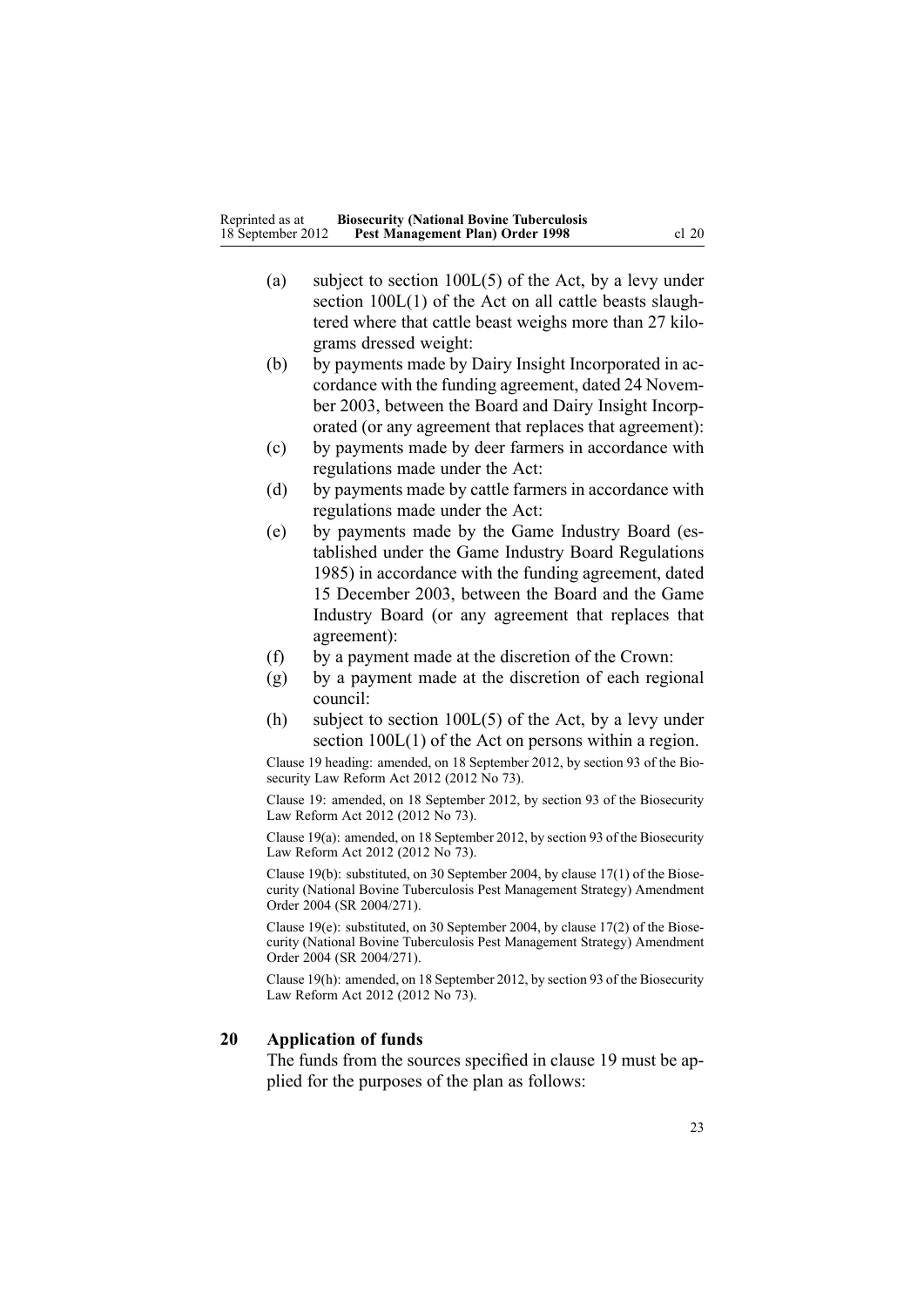<span id="page-23-0"></span>

| <b>Biosecurity (National Bovine Tuberculosis</b> | Reprinted as at   |
|--------------------------------------------------|-------------------|
| Pest Management Plan) Order 1998                 | 18 September 2012 |

- (a) disease control activities relating to cattle may be funded by payments from the sources specified in clause  $19(a)$ , (b), and (d):
- (b) disease control activities relating to deer may be funded by payments from the sources specified in clause [19\(c\)](#page-21-0) [and](#page-21-0) (e):
- (c) vector control activities may be funded by payments from the sources specified in clause  $19(a)$ , (b), (e), (f), [\(g\),](#page-21-0) and (h):
- (d) common costs may be funded by payments from the sources specified in clause  $19(a)$ , (b), (e), (f), (g), and [\(h\)](#page-21-0).

Clause 20: amended, on 18 September 2012, by [section](http://www.legislation.govt.nz/pdflink.aspx?id=DLM3388552) 93 of the Biosecurity Law Reform Act 2012 (2012 No 73).

Clause 20: amended, on 30 September 2004, by [clause](http://www.legislation.govt.nz/pdflink.aspx?id=DLM283610) 18 of the Biosecurity (National Bovine Tuberculosis Pest Management Strategy) Amendment Order 2004 (SR 2004/271).

### **21 Actions that may be taken by local authorities**

Every regional council may carry out vector control activities and may contribute funds towards the costs of vector control activities and the common costs of the plan.

Clause 21: amended, on 18 September 2012, by [section](http://www.legislation.govt.nz/pdflink.aspx?id=DLM3388552) 93 of the Biosecurity Law Reform Act 2012 (2012 No 73).

> Marie Shroff, Clerk of the Executive Council.

Issued under the authority of the Acts and [Regulations](http://www.legislation.govt.nz/pdflink.aspx?id=DLM195097) Publication Act 1989. Date of notification in the *Gazette*: 30 June 1998.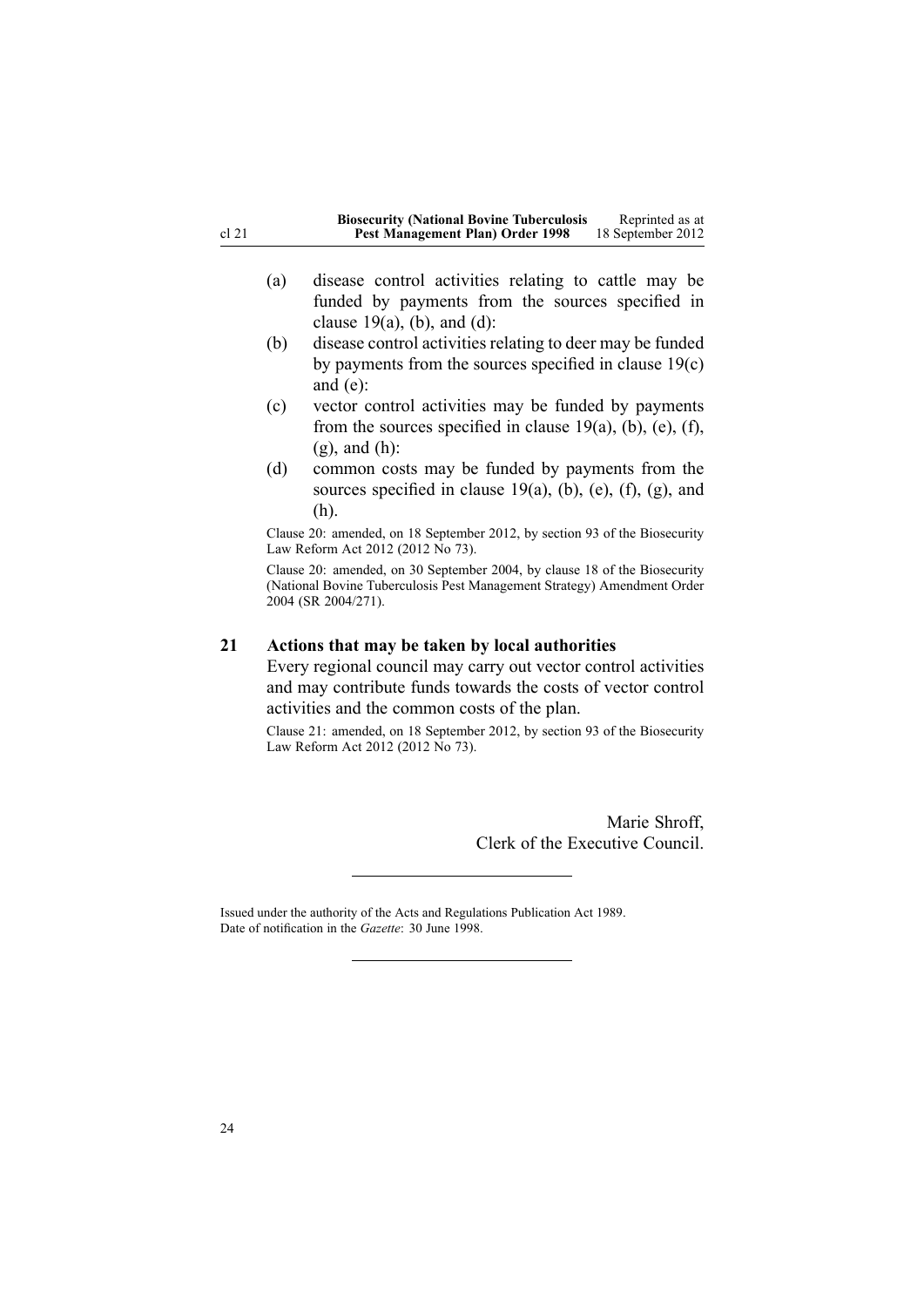### **Contents**

- 1 General
- 2 Status of reprints
- 3 How reprints are prepared
- 4 Changes made under section 17C of the Acts and Regulations Publication Act 1989
- 5 List of amendments incorporated in this reprint (most recent first)

### **Notes**

# *1 General*

This is <sup>a</sup> reprint of the Biosecurity (National Bovine Tuberculosis Pest Management Plan) Order 1998. The reprint incorporates all the amendments to the order as at 18 September 2012, as specified in the list of amendments at the end of these notes.

Relevant provisions of any amending enactments that contain transitional, savings, or application provisions that cannot be compiled in the reprint are also included, after the principal enactment, in chronological order. For more information, *see* <http://www.pco.parliament.govt.nz/reprints/>.

# *2 Status of reprints*

Under [section](http://www.legislation.govt.nz/pdflink.aspx?id=DLM195439) 16D of the Acts and Regulations Publication Act 1989, reprints are presumed to correctly state, as at the date of the reprint, the law enacted by the principal enactment and by the amendments to that enactment. This presumption applies even though editorial changes authorised by [section](http://www.legislation.govt.nz/pdflink.aspx?id=DLM195466) [17C](http://www.legislation.govt.nz/pdflink.aspx?id=DLM195466) of the Acts and Regulations Publication Act 1989 have been made in the reprint.

This presumption may be rebutted by producing the official volumes of statutes or statutory regulations in which the principal enactment and its amendments are contained.

# *3 How reprints are prepared*

A number of editorial conventions are followed in the preparation of reprints. For example, the enacting words are not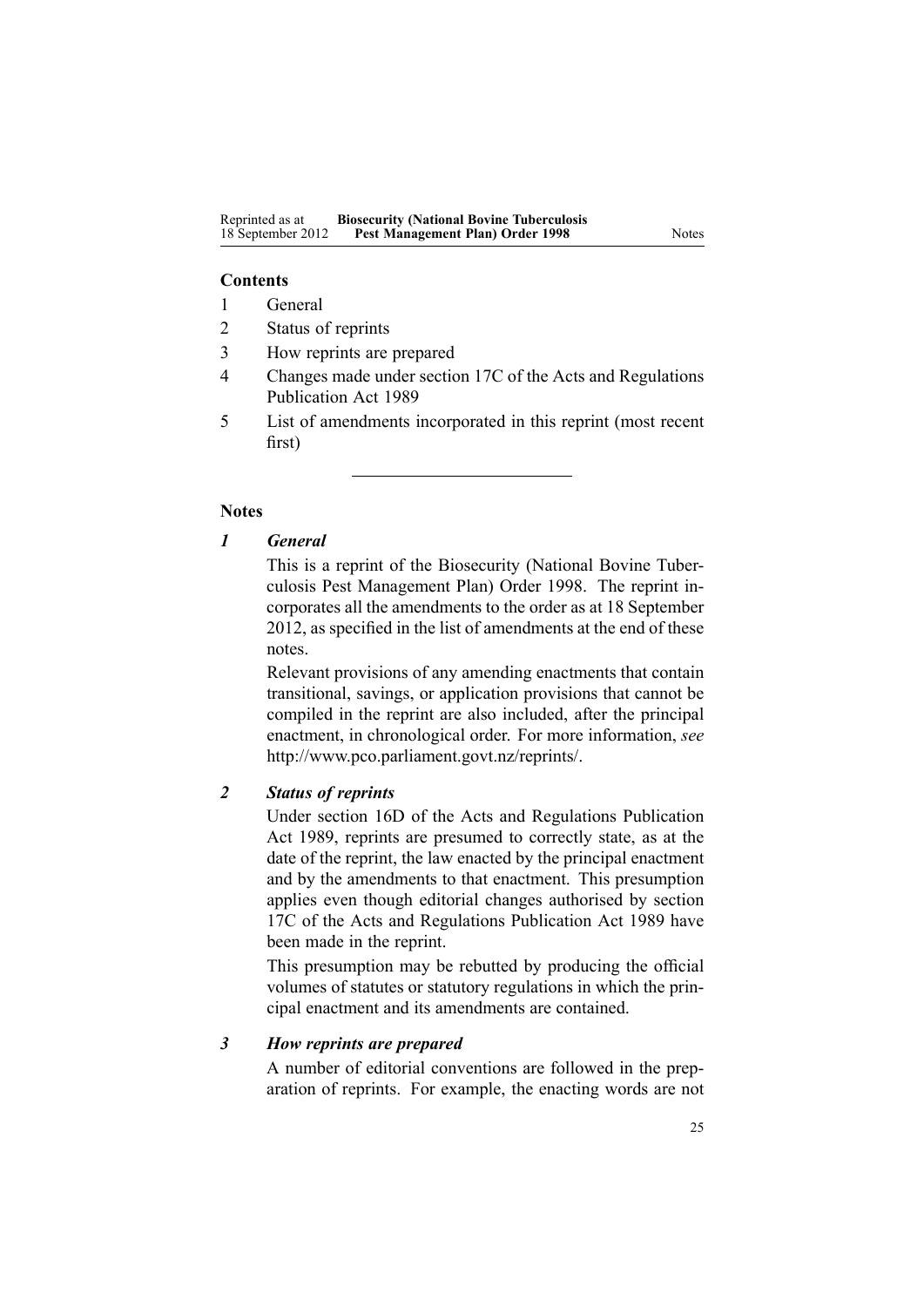included in Acts, and provisions that are repealed or revoked are omitted. For <sup>a</sup> detailed list of the editorial conventions, *see* <http://www.pco.parliament.govt.nz/editorial-conventions/> or Part 8 of the *Tables of New Zealand Acts and Ordinances and Statutory Regulations and Deemed Regulations in Force*.

# *4 Changes made under section 17C of the Acts and Regulations Publication Act 1989*

[Section](http://www.legislation.govt.nz/pdflink.aspx?id=DLM195466) 17C of the Acts and Regulations Publication Act 1989 authorises the making of editorial changes in <sup>a</sup> reprint as set out in [sections](http://www.legislation.govt.nz/pdflink.aspx?id=DLM195468) 17D and [17E](http://www.legislation.govt.nz/pdflink.aspx?id=DLM195470) of that Act so that, to the extent permitted, the format and style of the reprinted enactment is consistent with current legislative drafting practice. Changes that would alter the effect of the legislation are not permitted.

A new format of legislation wasintroduced on 1 January 2000. Changes to legislative drafting style have also been made since 1997, and are ongoing. To the extent permitted by [section](http://www.legislation.govt.nz/pdflink.aspx?id=DLM195466) 17C of the Acts and Regulations Publication Act 1989, all legislation reprinted after 1 January 2000 is in the new format for legislation and reflects current drafting practice at the time of the reprint.

In outline, the editorial changes made in reprints under the authority of [section](http://www.legislation.govt.nz/pdflink.aspx?id=DLM195466) 17C of the Acts and Regulations Publication Act 1989 are set out below, and they have been applied, where relevant, in the preparation of this reprint:

- • omission of unnecessary referential words (such as "of this section" and "of this Act")
- • typeface and type size (Times Roman, generally in 11.5 point)
- • layout of provisions, including:
	- •indentation
	- • position of section headings (eg, the number and heading now appear above the section)
- • format of definitions (eg, the defined term now appears in bold type, without quotation marks)
- • format of dates (eg, <sup>a</sup> date formerly expressed as "the 1st day of January 1999" is now expressed as "1 January 1999")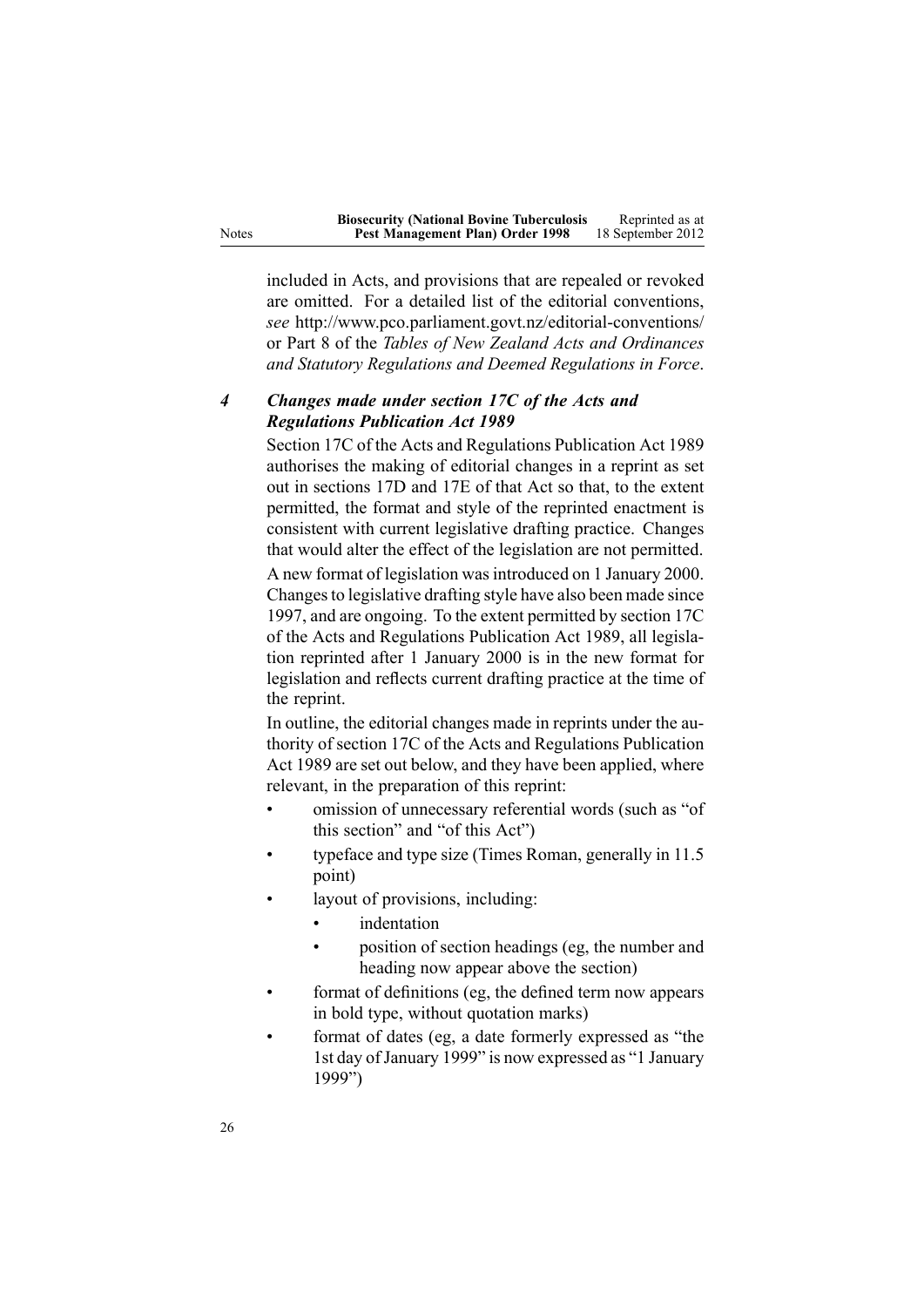- • position of the date of assent (it now appears on the front page of each Act)
- •punctuation (eg, colons are not used after definitions)
- • Parts numbered with roman numerals are replaced with arabic numerals, and all cross-references are changed accordingly
- • case and appearance of letters and words, including:
	- • format of headings (eg, headings where each word formerly appeared with an initial capital letter followed by small capital letters are amended so that the heading appears in bold, with only the first word (and any proper nouns) appearing with an initial capital letter)
	- • small capital letters in section and subsection references are now capital letters
- • schedules are renumbered (eg, Schedule 1 replaces First Schedule), and all cross-references are changed accordingly
- • running heads (the information that appears at the top of each page)
- • format of two-column schedules of consequential amendments, and schedules of repeals (eg, they are rearranged into alphabetical order, rather than chronological).

# *5 List of amendments incorporated in this reprint (most recent first)*

Biosecurity Law Reform Act 2012 (2012 No 73): [section](http://www.legislation.govt.nz/pdflink.aspx?id=DLM3388552) 93 Biosecurity (National Bovine Tuberculosis Pest [Management](http://www.legislation.govt.nz/pdflink.aspx?id=DLM3696900) Strategy) Amendment [Order](http://www.legislation.govt.nz/pdflink.aspx?id=DLM3696900) (No 2) 2011 (SR 2011/151) Biosecurity (National Bovine Tuberculosis Pest [Management](http://www.legislation.govt.nz/pdflink.aspx?id=DLM3765113) Strategy) Amendment [Order](http://www.legislation.govt.nz/pdflink.aspx?id=DLM3765113) 2011 (SR 2011/150) Veterinarians Act 2005 (2005 No 126): [section](http://www.legislation.govt.nz/pdflink.aspx?id=DLM364675) 105 Biosecurity (National Bovine Tuberculosis Pest [Management](http://www.legislation.govt.nz/pdflink.aspx?id=DLM283054) Strategy) Amendment [Order](http://www.legislation.govt.nz/pdflink.aspx?id=DLM283054) 2004 (SR 2004/271) Dairy Industry Restructuring Act 2001 (2001 No 51): section [165\(5\)](http://www.legislation.govt.nz/pdflink.aspx?id=DLM110110)

Animal Products (Ancillary and Transitional Provisions) Act 1999 (1999 No 94): [section](http://www.legislation.govt.nz/pdflink.aspx?id=DLM36187)  $8(2)$